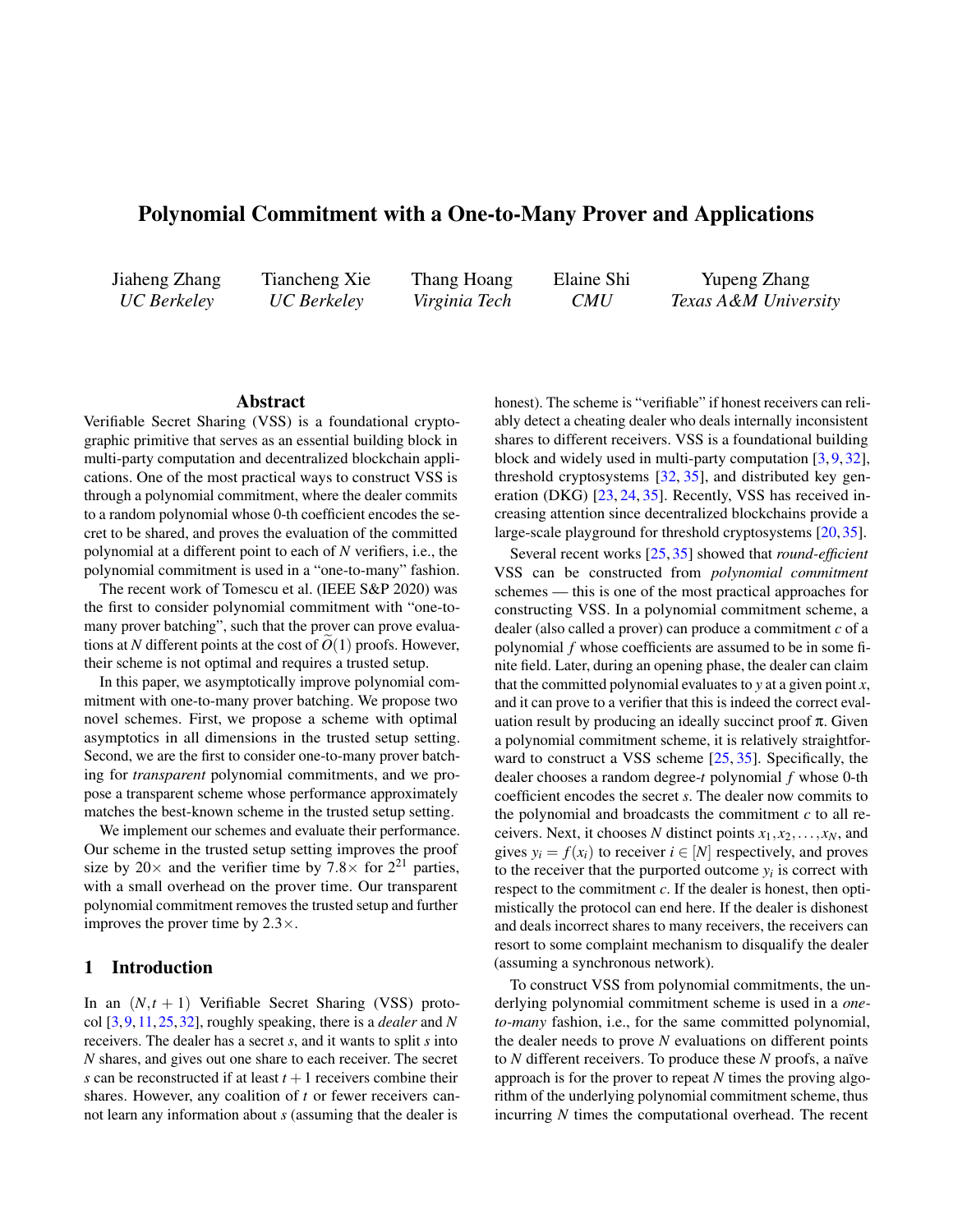work of Tomescu et al. [\[35\]](#page-14-2) showed an elegant *one-to-many prover batching* technique for the well-known KZG polynomial commitment [\[25\]](#page-14-0), such that the dealer can produce *N* proofs with only  $O(1)$  slowdown (relative to computing a single proof). Tomescu et al.'s work, however, does not achieve prove batching directly for the KZG scheme, but rather, a more involved variant of KZG. It breaks down the proof generation of the KZG scheme into log*N* steps and constructs an authenticated multipoint evaluation tree (AMT) to store redundant computations and improve the efficiency of multiple proofs. Consequently, the verification time and proof size become a logarithmic factor more costly than the original KZG protocol. Another limitation of Tomescu et al.'s work is that it relies on a trusted setup. If the trusted setup is compromised, then the soundness of the scheme can be broken. In decentralized blockchain applications, such a trusted setup is undesirable.

In this paper, we revisit the interesting direction suggested by Tomescu et al. [\[35\]](#page-14-2). We ask the following two questions:

- 1. Can we achieve one-to-many prover batching directly for the KZG polynomial commitment? If so, can we preserve the optimal verification time and proof size of KZG, while computing *N* proofs for the cost of one (or for the cost of  $O(1)$  proofs)?
- 2. Can we approximately match the asymptotic overhead of Tomescu et al. [\[35\]](#page-14-2) in all dimensions, but remove the trusted setup?

### 1.1 Our Results and Contributions

We answer these questions with two novel constructions of "polynomial commitment with one-to-many prover batching".

• Prover batching for the KZG polynomial commitment. The first contribution is a new algorithm for computing *N* KZG proofs for the same committed polynomial, paying the cost of only  $O(1)$  proofs. Since our algorithm does not modify the underlying KZG polynomial commitment, we inherit the constant verification time and constant proof size of KZG. Our scheme achieves asymptotic optimality in all dimensions: the proof size and verification time are optimal; the prover time for generating *N* proofs is *O*(*N* log*N*) which is also optimal, since simply evaluating the polynomial at *N* different points would incur *N* log*N* time using the Fast Fourier Transformation (FFT), assuming that  $t = \Theta(N)$ . Therefore, our scheme also subsumes the results of the original Kate et al.'s paper [\[25\]](#page-14-0) and Tomescu et al.'s paper  $[35]$ <sup>[1](#page-1-0)</sup>.

- Transparent polynomial commitment with prover batching. Our second contribution is a transparent polynomial commitment scheme where a dealer can produce *N* proofs in *O*(*N* log*N*) time, and the verification time and proof size are both  $O(\log^2 N)$ . Here, the prover time is optimal for the same reason as mentioned earlier. Both the proof size and the verification time are succinct and only a logarithmic factor worse than Tomescu et al. [\[35\]](#page-14-2).
- Implementation and evaluation. We fully implemented both our schemes and evaluated their performance. We then used our new "polynomial commitment schemes with prover batching" to implement VSS and DKG protocols. We compared the efficiency of the resulting schemes with prior work in the same setting. With  $N = 2^{21}$  parties, our KZG-based polynomial commitment and the corresponding VSS scheme reduced the proof size of the AMT scheme [\[35\]](#page-14-2) by  $20 \times$ , reduced the verifier time by 7.8 $\times$ , while introducing a small overhead of  $3\times$  on the prover time. These led to 3.3 $\times$  better computation time and 20 $\times$ smaller communication in the DKG scheme. Our transparent scheme not only removes the trusted setup but also improves the prover time by an order of magnitude. However, it does introduce a large proof size. Our code is open source (the code is available at [https://github.com/](https://github.com/sunblaze-ucb/eVSS) [sunblaze-ucb/eVSS](https://github.com/sunblaze-ucb/eVSS)).
- Techniques: "one-to-many zero-knowledge proof". To construct our transparent polynomial commitment with prover batching, we come up with a more general technique which can be of independent interest and lead to other interesting applications. Basically, consider a circuit *C* with *N* outputs, wherein the prover wants to prove one output to each verifier respectively. We give a "one-to-many zeroknowledge proof" construction where the prover's computation is only  $O(|C|)$  where  $|C|$  denotes the size of *C*, whereas a straightforward application of existing techniques where the prover produces a separate proof for each verifier would have incurred at least  $N \cdot |C|$  prover time.

Table [1](#page-2-0) shows how our "polynomial commitment with one-to-many prover batching" compares with prior schemes. Given such a polynomial commitment scheme, one can directly construct (synchronous) VSS and DKG using existing techniques described by Tomescu et al. [\[35\]](#page-14-2). Table [2](#page-3-0) shows the asymptotic overhead of the resulting VSS and DKG schemes and how our work improves over prior work.

### 1.2 Technical Highlights

### 1.2.1 Transparent Polynomial Commitment with Prover Batching

A naïve idea is to commit to the coefficients of the polynomial *f* using a vector commitment, resulting in a concise

<span id="page-1-0"></span><sup>&</sup>lt;sup>1</sup>After submitting our paper, we found that the same algorithm was also proposed independently by Dankrad Feist and Dmitry Khovratovich at <https://github.com/khovratovich/Kate>. We thank Alin Tomescu for pointing it out.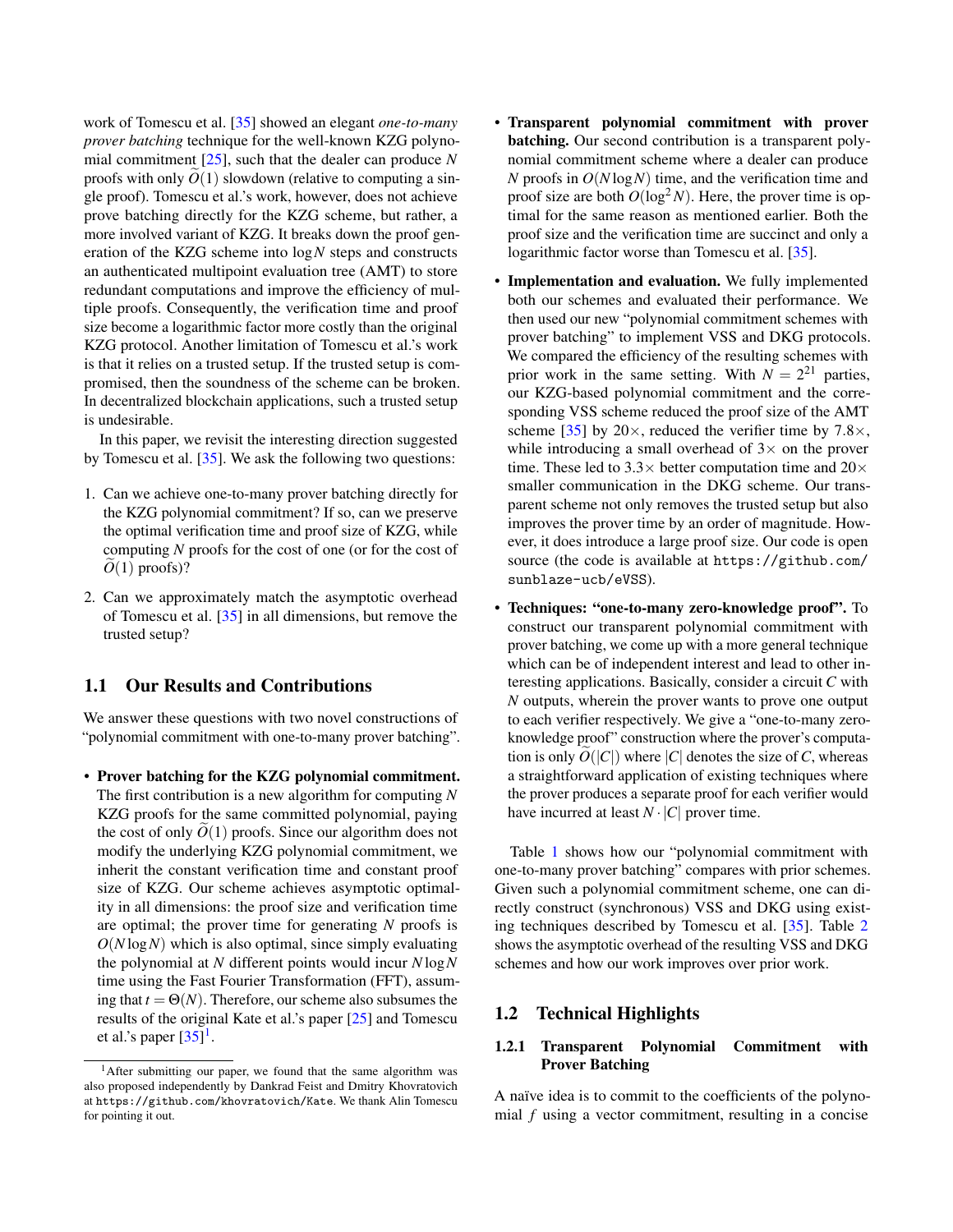| Scheme          | Trans. | $\varphi$ time | $\nu$ time    | <b>Proof size</b> |  |
|-----------------|--------|----------------|---------------|-------------------|--|
| <b>KZG</b> [25] |        | $O(N^2)$       | O(1)          |                   |  |
| AMT $[35]$      |        | $O(N \log N)$  | $O(\log N)$   | $O(\log N)$       |  |
| hb $ACSS$ [40]  |        | $O(N^2)$       | O(N)          | $O(\log N)$       |  |
| Our KZG-based   |        | $O(N \log N)$  | O(1)          | O(1)              |  |
| Our Transparent |        | $O(N \log N)$  | $O(\log^2 N)$ | $O(\log^2 N)$     |  |

<span id="page-2-0"></span>Table 1: Polynomial commitment with a one-to-many prover: comparison with prior works. We assume  $t = \Theta(N)$ .

• Trans. means without a trusted setup. *P* time represents the dealer time for producing *all N proofs*.  $\nu$  time represents the verification time per verifier.

commitment *c*. Now, the dealer can use a non-interactive zeroknowledge proof system to produce a proof that vouches for the evaluation at a specific point. Since the dealer needs to produce a proof for each of the *N* verifiers, the naïve approach is to repeat the zero-knowledge proof *N* times — however, this approach would result in at least  $N^2$  prover time for producing all *N* proofs (since evaluating the polynomial at each point requires at least *N* amount of computation).

Note that if the dealer only had to evaluate the polynomial *f* at *N* different points without having to produce proofs, this could be accomplished through the Fast Fourier Transform (FFT) in *O*(*N* log*N*) time. The intriguing question is whether we can evaluate the polynomial at all *N* points and produce all *N* proofs in *O*(*N* log*N*) time as well.

A more general problem: one-to-many zero-knowledge proof. To answer this question, we in fact turn our attention to a more general problem. Suppose that there is some circuit *C* with *N* different outputs. There are *N* verifiers, and each of them cares about receiving and verifying one of the outputs of *C*. Can the prover produce all *N* proofs in time  $O(|C|)$  where  $|C|$  denotes the size of the circuit<sup>[2](#page-2-1)</sup>? Note that in comparison, the naïve approach of repeating the ZKP independently *N* times would result in at least  $N \cdot |C|$  prover time.

Brief background on GKR. To achieve this, we will base our scheme on Virgo [\[41\]](#page-14-6), which is in turn based on the famous GKR protocol [\[19\]](#page-13-4). For simplicity, we will explain our intuition without worrying about zero-knowledge, and therefore we can think of the original GKR protocol. It helps to first consider the interactive version, and then we will describe a new Fiat-Shamir-style transformation to make our interactive protocol non-interactive in the random oracle model.

In the GKR protocol, the prover starts with the output layer (henceforth called the last layer). Proving the output layer boils down to proving a sumcheck statement for a special polynomial that encodes the wiring structure of the output layer of the circuit. This sumcheck would then be reduced to proving two sumchecks for the last but one layer, which can be coalesced into a single sumcheck proof (for the last but one layer) by taking random linear combinations. This goes on recursively layer by layer. If the prover simply ran GKR with each verifier separately, the prover would have to prove a different statement to each verifier at every layer.

<span id="page-2-1"></span><sup>2</sup>We use the notation  $\tilde{O}$  to hide polylogarithmic factors.

Idea 1: using an extra sumcheck protocol to unify statements for all layers. Our idea is to introduce a clever sumcheck protocol after the output layer, such that after the sumcheck protocol with each verifier, the prover would be proving the same statement to all *N* verifiers for all other layers, *as long as all verifiers use the same random challenges in every round of the protocol*. This way, except for proof component corresponding to the extra sumcheck, computing the proof components for all other layers is a shared effort among all verifiers. Moreover, we propose a new algorithm for the prover to run all sumchecks with *N* verifiers in  $O(N \log N)$  time. We defer the details of the construction to Section [3.](#page-6-0)

Idea 2: a new Fiat-Shamir-style transformation to make it non-interactive. With the first idea, we could achieve prover batching as long as all verifiers use the same random challenges in every round of the interactive protocol. Our final construction is non-interactive, and to achieve this we describe a new Fiat-Shamir-style transformation such that the prover can emulate the verifiers' challenges non-interactively by making queries to a random oracle.

Note that applying the standard Fiat-Shamir transformation does not work for us since we additionally require that the random challenges are shared among all verifiers in each round. Recall that the standard Fiat-Shamir transformation queries the random oracle on the transcript with the verifier so far. In our case, the transcript with each verifier differs in the output layer. If we simply hashed the entire transcript, it would result in different challenges for different verifiers.

A conceptually simple but somewhat inefficient approach to overcome this discrepancy among verifiers is to use a Merkle tree to hash all verifiers' transcripts and use the root as a unified random challenge among all verifiers. The prover also needs to send the corresponding Merkle branch to each individual verifier, such that a verifier can ascertain that its view of the transcript so far has been incorporated in generating the random challenge. A similar idea was suggested by Yurek et al. [\[40\]](#page-14-5) but for a somewhat different purpose. The drawback with this approach is that it incurs a logarithmic blowup in proof size and verifier time for every round of the protocol.

Our final approach is a hybrid one. We apply the Merkle tree only to the first logarithmically many rounds, i.e., rounds for the extra sumcheck protocol after the output layer. Recall that for every other layer in the circuit, the prover would be proving the same statement to all verifiers, and therefore the transcripts among the verifiers would converge after the extra sumcheck protocol. Thus for all other layers, we can rely on the standard Fiat-Shamir heuristic. This hybrid approach would save us a logarithmic factor in comparison with applying Merkle hash tree to every round.

Proving soundness of our new Fiat-Shamir-style transform. In the most general setting, the standard Fiat-Shamir transformation is known to work only for constant-round interactive proofs if we want the soundness loss in the reduction to be polynomially bounded. In our case, the original inter-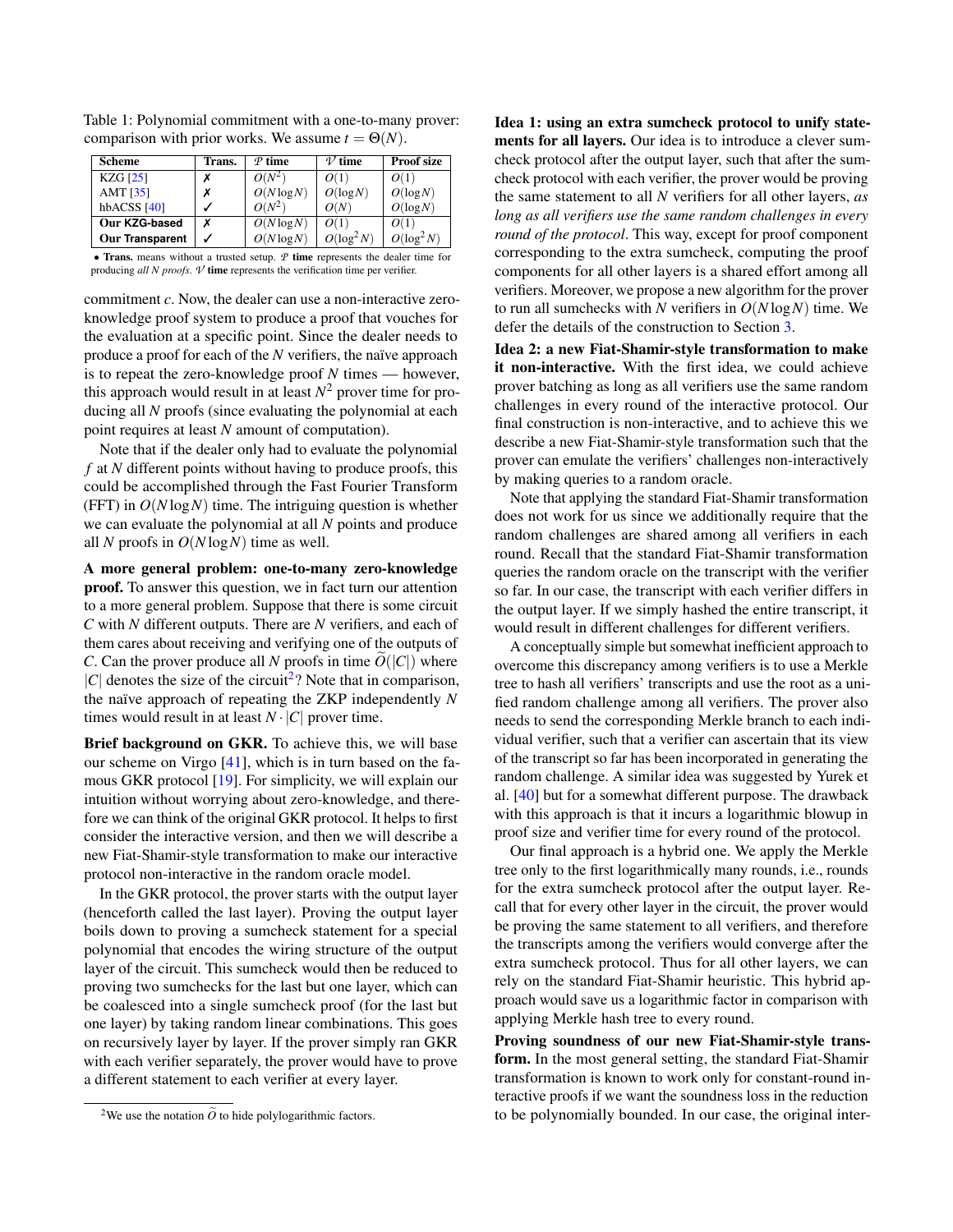Table 2: Comparison of our schemes and prior works in VSS and DKG settings. We assume  $t = \Theta(N)$ .

<span id="page-3-0"></span>

| <b>Scheme</b>       | Trans. | <b>Broad-</b> | Optimistic case   |                   |               | Worst-case <sup><math>#</math></sup> |                   |                      |
|---------------------|--------|---------------|-------------------|-------------------|---------------|--------------------------------------|-------------------|----------------------|
|                     |        | cast          | $\mathcal P$ time | $\mathcal V$ time | Communication | $\mathcal P$ time                    | $\mathcal V$ time | <b>Communication</b> |
| Feldman-VSS [15]    | ✓      | O(N)          | $O(N \log N)$     | O(N)              | O(N)          | $O(N \log N)$                        | $O(N^2)$          | O(N)                 |
| eVSS $[25]$         | Х      | O(1)          | $O(N^2)$          | O(1)              | O(1)          | $O(N^2)$                             | O(N)              | O(N)                 |
| AMT-VSS $[35]$      | Х      | O(1)          | $O(N \log N)$     | O(log N)          | O(log N)      | $O(N \log N)$                        | $O(N \log N)$     | $O(N \log N)$        |
| hb $ACSS$ -VSS [40] | √      | O(1)          | $O(N^2)$          | O(N)              | O(log N)      | $O(N^2)$                             | $O(N \log N)$     | $O(N \log N)$        |
| Our KZG-based-VSS   | X      | O(1)          | $O(N \log N)$     | O(1)              | O(1)          | $O(N \log N)$                        | O(N)              | O(N)                 |
| Our Transparent-VSS |        | O(1)          | $O(N \log N)$     | $O(\log^2 N)$     | $O(\log^2 N)$ | $O(N \log N)$                        | $O(N \log^2 N)$   | $O(N \log^2 N)$      |
| T1127777777         |        |               |                   |                   |               |                                      |                   |                      |

|  | Table 3: VSS schemes |
|--|----------------------|
|  |                      |

| <b>Scheme</b>       | Trans. | <b>Broadcast</b> |                    | <b>Optimistic case</b> | Worst-case <sup>#</sup> |                   |
|---------------------|--------|------------------|--------------------|------------------------|-------------------------|-------------------|
|                     |        |                  | <b>Computation</b> | Communication          | <b>Computation</b>      | Communication     |
| JF-DKG $[18]$       |        | O(N)             | $O(N^2)$           | O(N)                   | $O(N^3)$                | $O(N^2)$          |
| eJF-DKG $[23]$      |        | O(1)             | $O(N^2)$           | O(N)                   | $O(N^2)$                | $O(N^2)$          |
| AMT-DKG $[35]$      |        | O(1)             | $O(N \log N)$      | $O(N \log N)$          | $O(N^2 \log N)$         | $O(N^2 \log N)$   |
| hbACSS-DKG [40]     |        | O(1)             | $O(N^2)$           | $O(N \log N)$          | $O(N^2 \log N)$         | $O(N^2 \log N)$   |
| Our KZG-based-DKG   |        | O(1)             | $O(N \log N)$      | O(N)                   | $O(N^2)$                | $O(N^2)$          |
| Our Transparent-DKG |        | O(1)             | $O(N \log^2 N)$    | $O(N \log^2 N)$        | $O(N^2 \log^2 N)$       | $O(N^2 \log^2 N)$ |

Table 4: DKG schemes (per party overhead)

In this table we only compare VSS/DKG schemes that are in the same synchronous model and incur a constant number of rounds. We discuss other schemes in different settings (e.g., asynchronous, gossip model with *O*(log*N*) rounds) in Section [1.3.](#page-3-1) Trans. means without a trusted setup. *P* time represents the dealer's computation for producing *N proofs* for *N* receivers.  $\nu$  time represents the verification time per receiver. Communication represents the proof size for each receiver in VSS setting and the total communication for each party in DKG setting. ‡ Worst-case represents Θ(*N*) bad shares, which results in the complaint round.

active protocol is  $O(d \cdot \log N)$  rounds where *d* denotes the depth of the circuit *C*. Nonetheless, we can still prove the soundness of our new Fiat-Shamir-style transformation with only polynomial loss in soundness in our reduction. To prove this, we suggest a different way to view our transformation. We focus on the perspective of a single verifier and consider a variant (denoted  $T_{du}$ ) of our original interactive protocol. In  $T_{du}$ , we introduce some dummy rounds and dummy messages which correspond to hash computations in the Merkle tree. We then view our final non-interactive proof as applying an alternative heuristic transformation to the modified protocol  $T_{du}$ . Using this alternative view, we are able to use techniques from Ben-Sasson et al. [\[4\]](#page-13-7) to prove soundness. First, we show that the protocol  $T_{du}$  satisfies a stronger notion of soundness called *state restoration soundness*. Given the stronger soundness property, we can show that applying the aforementioned heuristic transformation to  $T_{du}$  gives a sound non-interactive protocol in the random oracle model.

Putting everything together. So far, we have described our ideas neglecting the zero knowledge requirement. It is relatively easy to augment the protocol with zero knowledge using techniques proposed in [\[10,](#page-13-8) [39,](#page-14-7) [41\]](#page-14-6). The modifications to the protocol do not fundamentally alter the soundness proof of our Fiat-Shamir-style transformation. We refer to the details of how to achieve zero knowledge in the full version.

Summarizing the above, we now have a non-interactive, one-to-many zero-knowledge proof system with a batched prover. One-to-many polynomial commitment is a special case of this more general problem where the circuit *C* is an FFT circuit that evaluates the polynomial at *N* different points. We emphasize that in solving the one-to-many polynomial commitment problem, we actually come up with a "one-tomany zero-knowledge proof" technique that is much more general, and can be of independent interest and will likely lead to broader applications.

### 1.2.2 New Prover Batching

We propose a new prover batching technique for the KZG polynomial commitment. We review the KZG polynomial commitment scheme in Section [4.1.](#page-9-0) Our novel technique is the following. We show that if the dealer needs to open the polynomial *f* at the points  $\omega, \omega^2, \dots, \omega^N$  where  $\omega$  is the *N*-th root of unity, then the *N* proof terms can be computed efficiently using a constant number of FFT and inverse FFT invocations. Moreover, the FFT computation can be directly applied to the public parameters of the KZG commitment scheme in the base group of a bilinear map, without knowing the trapdoor, as FFT only involves additions and scalar multiplications. Observing this requires some more involved algebraic manipulations which we defer to Section [4.2.](#page-9-1)

## <span id="page-3-1"></span>1.3 Related work

VSS. Chor et al. [\[11\]](#page-13-2) were the first to introduce the notion of VSS. Feldman [\[15\]](#page-13-5) constructed the first efficient Feldman-VSS scheme with homomorphic encryption schemes. Feldman-VSS is computational hiding and information-theoretic binding. The following work of Pedersen [\[31\]](#page-14-8) presented a counterpart protocol with informationtheoretic hiding and computational binding. However, both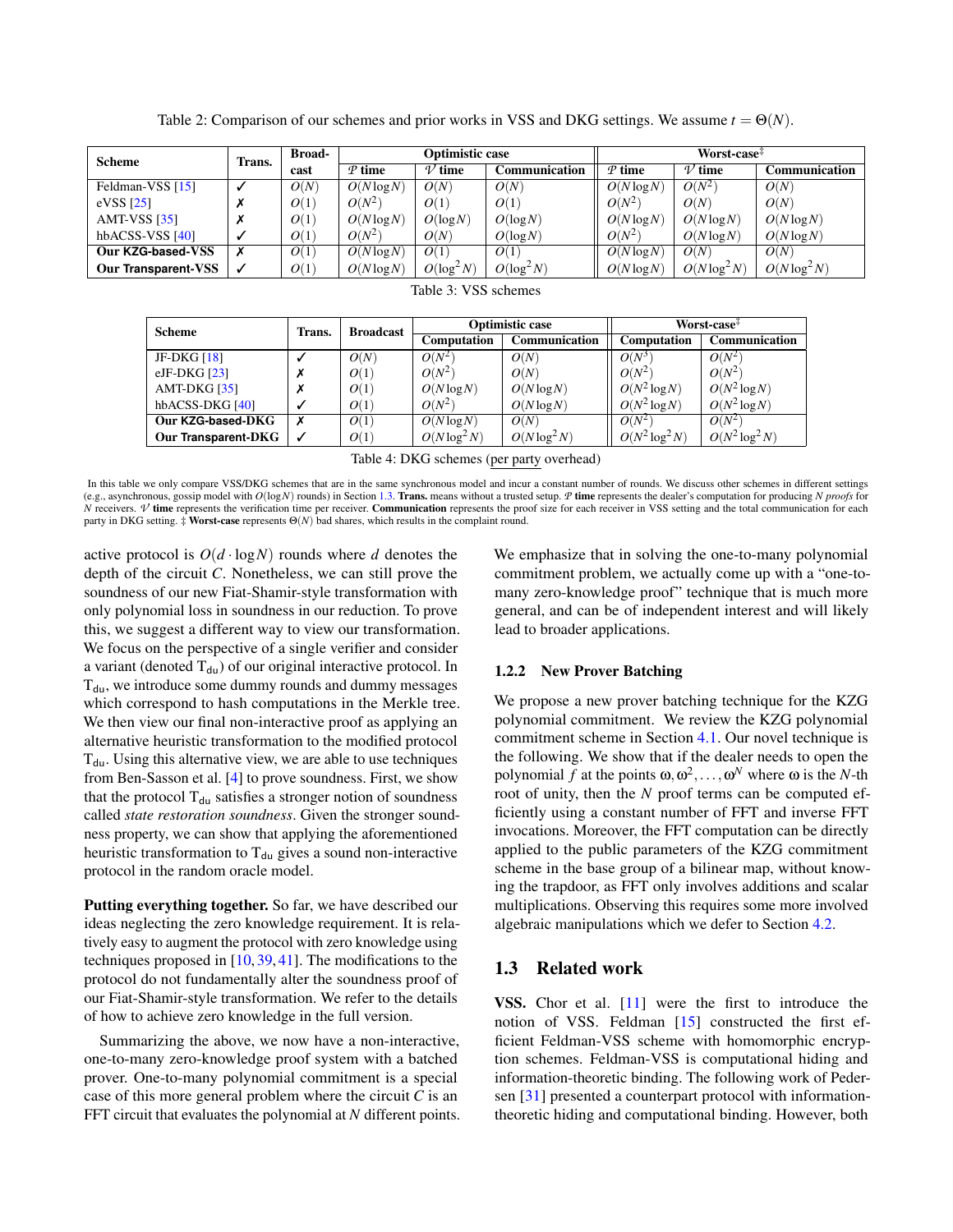schemes broadcast  $O(N)$  messages during the dealing phase and cost  $O(N)$  time for each verifier to check the correctness of the share. Kate et al. [\[25\]](#page-14-0) reduced the broadcast message and the verification time to  $O(1)$  in eVSS by the constantsized KZG polynomial commitment. Their polynomial commitment needed a trusted setup and increased the dealer's computation to  $O(N^2)$ . Tomescu et al. [\[35\]](#page-14-2) achieved a quasilinear dealing time at the cost of the  $O(log N)$  verification time. The communication for each verifier also increased to *O*(log*N*).

DKG. VSS plays an essential role in constructing DKG protocols. Ingemarsson and Simmons [\[22\]](#page-14-9) first proposed DKG. Pederson [\[31\]](#page-14-8) improved their scheme for discrete log-based cryptosystems. Gennaro et al. [\[18\]](#page-13-6) showed that the secret generated by Pederson's scheme was biased and fixed the problem in their JF-DKG schemes. Neji et al. [\[30\]](#page-14-10) debiased the secret by a more efficient method. Moreover, JF-DKG scheme was converted into an adaptively secure DKG by Canetti et al. [\[8\]](#page-13-9). All DKG protocols mentioned above need *O*(*N*) broadcast messages. Later on, Kate's eJF-DKG [\[23\]](#page-14-3) tamed the broadcasting cost to  $O(1)$  on top of eVSS. Tomescu et al. [\[35\]](#page-14-2) built AMT-DKG based on their AMT-VSS scheme to achieve a space-time trade-off for eJF-DKG. In this work, our KZG-based-DKG applies our KZG-based-VSS directly to DKG to remove the overhead on time and space in eJF-DKG and AMT-DKG respectively. Recently, Gurkan et al. [\[21\]](#page-14-11) presented an aggregatable VUF-DKG without a trusted setup. It achieves  $O(N \log^2 N)$  computation and communication complexity, which is asymptotically the same as our Transparent-DKG. However, the scheme is in the "gossip" model where each party sends messages to her neighbors and has log*N* rounds.

Disambiguation. In our experiments, we focus on VSS and DKG in the *synchronous* setting. Earlier works have also shown that polynomial commitment schemes give rise to *asynchronous* VSS and DKG schemes [\[14,](#page-13-10) [17,](#page-13-11) [24,](#page-14-4) [26,](#page-14-12) [40\]](#page-14-5). In the asynchronous setting, the resulting VSS and DKG schemes would also benefit from one-to-many prover batching. An interesting future direction is to apply our prover batching technique and improve VSS and DKG in the asynchronous setting.

### <span id="page-4-0"></span>2 Preliminary

We use  $\text{negl}(\cdot): \mathbb{N} \to \mathbb{R}$  to denote the negligible function, where for each positive polynomial  $f(\cdot)$ , negl $(k) < \frac{1}{f(k)}$  for sufficiently large integer *k*. We use nonegl( $\cdot$ ) :  $\mathbb{N} \to \mathbb{R}$  to denote the complement of negl( $\cdot$ ). Let  $\lambda$  denote the security parameter. "PPT" stands for Probabilistic Polynomial Time. We use  $f( \cdot), h( \cdot)$  for polynomials,  $x, y, z$  for single variable,  $\vec{x}, \vec{y}, \vec{z}$  for vectors of variables and  $\vec{g}, \vec{u}, \vec{v}$  for vectors of values.  $x_i$  denotes the *i*-th element in  $\vec{x}$ . We use capital letters such as  $A$  to represent arrays in algorithms, and  $A[i]$  denotes the

*i*-th element in the array. For a multivariate polynomial *f*, its "variable-degree" is the maximum degree of *f* in any of its variables. Let  $[k]$  denote the set of  $\{0,1,\ldots,k-1\}$ .

Let F be a prime field. We use  $\omega^0, \ldots, \omega^{N-1}$  to denote *N* roots of unity on  $\mathbb F$  such that  $\omega^N = 1$  in  $\mathbb F$ . Let  $\mathbb H =$  $\{\omega^0, \ldots, \omega^{N-1}\}\)$  be a subset of  $\mathbb F$ . We often rely on polynomial arithmetics, which can be efficiently performed via fast Fourier transforms (FFT) and their inverses (IFFT). In particular, polynomial evaluations and interpolations over H can be performed in *O*(*N* log*N*) field operations via the standard FFT and IFFT algorithms [\[12\]](#page-13-12).

Convolution of two vectors: Let *A*,*B* be two arrays of length *n*. Their convolution, denoted as  $C = A * B$ , is defined as:  $C[j] = \sum_{i=0}^{j} A[i]B[j-i]$ , for  $j \in [2n]$ , assuming the values of vectors *A* and *B* are zeros when the index is out of range (i.e.,  $\geq n$ ). It is known that the convolution is equivalent to the multiplication of two polynomials, which can be computed efficiently using FFT and inverse FFT. In particular,  $C =$ IFFT(FFT( $A$ )  $\odot$  FFT( $B$ )), where  $\odot$  denotes the Hadamard (element-wise) product, and the two FFTs evaluate *A* and *B* on 2*n* points.

Merkle Tree. Merkle tree [\[29\]](#page-14-13) has been widely used for the vector commitment because of its simplicity and efficiency. The prover time is linear in the size of the vector while the verifier time and proof size are logarithmic in the size of the vector. Given a vector of  $\vec{r} = (r_0, \ldots, r_{N-1})$ , it consists of three algorithms: $rt \leftarrow MT$ . Commit $(\vec{r})$ ,  $(r_i, \text{path}_i) \leftarrow$  $\textsf{MT}.Open(i, \vec{r}) \text{ and } \{1,0\} \leftarrow \textsf{MT}.Verify(rt, i, r_i, \textsf{path}_i).$ 

We require not only the root to be hiding, but also opening  $\vec{r}$  at the index of *i* does not leak any information about  $\vec{r}$  other than  $r_i$ , which is treated as the privacy property of Merkle tree. Formally speaking, for any vector  $\vec{r}$  of size *N*, any PPT algorithm *A*, there exists a simulator  $S_{MT}$ such that  $rt \leftarrow MT$ .Commit $(\vec{r}), (r_i, \text{path}_i) \leftarrow MT$ .Open $(i, \vec{r}),$  $r$ **t**', path'<sub>i</sub> ←  $S_{\text{MT}}(r_i, N)$ ,

$$
|\Pr[\mathcal{A}(\mathsf{rt},r_i,\mathsf{path}_i)=1]-\Pr[\mathcal{A}(\mathsf{rt}',r_i,\mathsf{path}'_i)=1]|\leq \mathsf{negl}(\lambda).
$$

The privacy property can be achieved by concatenating a random number on each leaf of Merkle tree when committing.

We define interactive proofs and VSS in Appendix [A.](#page-14-14) We also give the standard construction of VSS from polynomial commitment in Appendix [A.](#page-14-14)

## 2.1 Polynomial commitment

Univariate polynomial commitment. Let  $\mathbb F$  be a finite field and  $f$  be a polynomial on  $\mathbb F$  with degree  $D$ . A univariate polynomial commitment (PC) for  $f \in \mathbb{F}^D[X]$  and  $a \in \mathbb{F}$  consists of the following algorithms:

•  $pp \leftarrow$  KeyGen $(1^{\lambda}, D)$ : Given the security parameter and a bound on the degree of the polynomial, the algorithm generates public parameter pp.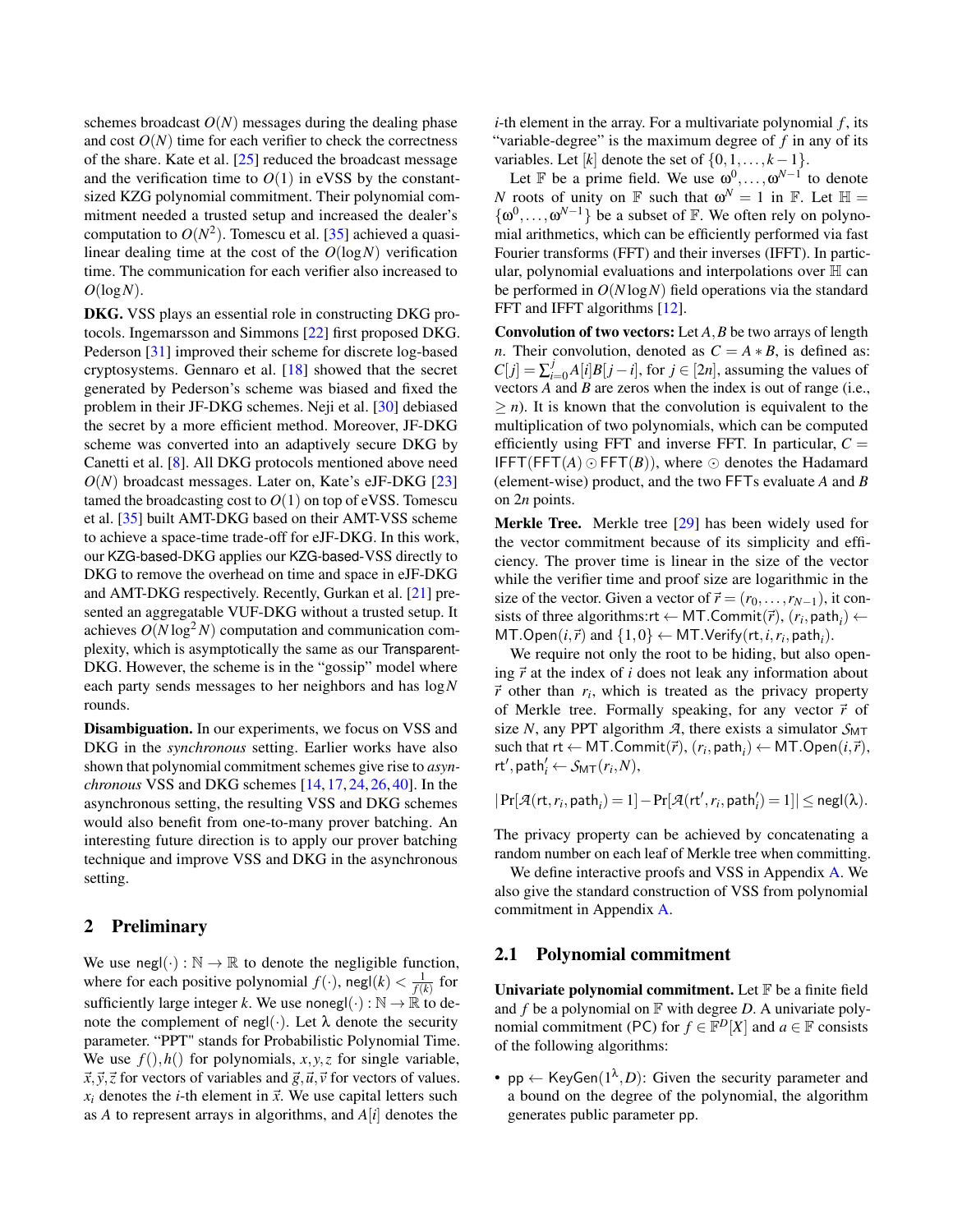- com $f \leftarrow$  Commit $(f, r_f, pp)$ : Given a polynomial  $f(x) =$  $\sum_{i=0}^{D} c_i x^i$ , the prover commits *f* with the private randomness  $r_f$  and the public parameter pp.  $r_f$  can be none.
- $(y, \pi) \leftarrow \text{Open}(f, r_f, a, \text{pp})$ : For an evaluation point *a*, the prover computes  $y = f(a)$  and the proof  $\pi$ .
- $\{1,0\} \leftarrow$  Verify(com<sub>f</sub>, *a*, *y*,  $\pi$ , *pp*). Given the commitment  $\text{com}_f$ , the evaluation point *a*, the answer *y* and the proof  $\pi$ , the verifier checks the correctness of the evaluation.

<span id="page-5-2"></span>Definition 1. *A* PC *scheme satisfies the following properties:*

• *Completeness. For any polynomial*  $f \in \mathbb{F}^D[X]$  *and*  $a \in \mathbb{F}$ *, the following probability is 1.*

Pr  $\sqrt{ }$  $\Big\}$  $\mathsf{pp}\leftarrow \mathsf{KeyGen}(1^\lambda,D)$  $\mathsf{com}_f \leftarrow \mathsf{Commit}(f,r_f,\mathsf{pp}) : \quad \mathsf{Verify}(\mathsf{com}_f,a,y,\pi,\mathsf{pp}) = 1$  $(y, \pi) \leftarrow \mathsf{Open}(f, r_f, a, \mathsf{pp})$ 1  $\Big\}$ 

• *Proof of Knowledge. For any polynomial-sized circuit A, there exists a PPT extractor E and a negligible function* negl(·)*, such that for any auxiliary string z and any*  $\lambda \in \mathbb{N}$ *, the following probability is*  $negl(\lambda)$ *.* 

$$
\Pr\left[\begin{matrix}\mathsf{pp} \leftarrow \mathsf{KeyGen}(1^\lambda,D)\\ (\pi^*,\mathsf{com}^*,y^*,a^*) \leftarrow \mathcal{A}(1^\lambda,z,\mathsf{pp}): & \mathsf{Verify}(\mathsf{com}^*,a^*,y^*,\pi^*,\mathsf{pp})=1\\ f^* \leftarrow \mathcal{L}(1^\lambda,z,\mathsf{pp}) & \wedge f^*(a^*) \neq y^* \end{matrix}\right]
$$

*If a* PC *scheme satisfies an additional property of zero knowledge, then it is a zero-knowledge univariate polynomial commitment scheme (*zkPC*).*

• *Zero Knowledge. For security parameter* λ*, polynomial f , adversary A, and simulator S, consider the following two experiments:*

 $\mathbf{I}$ 

Real*A*, *<sup>f</sup>*(1 λ )*:* – pp ← KeyGen(1 λ ,*D*) – com*<sup>f</sup>* ← Commit(*f*,*r<sup>f</sup>* ,pp) – *a* ← *A*(1 λ ,com*<sup>f</sup>* ,pp) – (*y*,π) ← Open(*f*,*r<sup>f</sup>* ,*a*,pp) – *b* ← *A*(1 λ ,com*<sup>f</sup>* ,*a*, *y*,π,pp) – *Output b* Ideal*A*,*<sup>S</sup>* (1 λ )*:* – (com*<sup>f</sup>* ,pp,trap) ← *S*(1 λ ,*D*) – *a* ← *A*(1 λ ,com*<sup>f</sup>* ,pp) – π ← *S*(com*<sup>f</sup>* ,*a*, *f*(*a*),pp,trap)*.* – *b* ← *A*(1 λ ,com*<sup>f</sup>* ,*a*, *f*(*a*),π,pp) – *Output b*

*For any non-uniform polynomial-time adversary A, there exists a simulator S such that for all polynomial*  $f \in \mathbb{F}^D[X]$ ,

$$
|\Pr[\mathsf{Real}_{\mathcal{A},f}(1^{\lambda})=1]-\Pr[\mathsf{Ideal}_{\mathcal{A},\mathcal{S}}(1^{\lambda})=1]|\leq \mathsf{negl}(\lambda).
$$

*A polynomial commitment scheme is said to be transparent if the public parameter* pp *is simply a uniform random string, i.e., there is no secret state to generate* pp*.*

Multivariate polynomial commitment. The polynomial commitment could be extended for multivariate polynomials  $f \in \mathcal{F} : \mathbb{F}^{\ell} \to \mathbb{F}$ . The algorithms and definitions are similar to those of the univariate polynomial, and we use MVPC and zkMVPC to denote the multivariate schemes.

#### <span id="page-5-0"></span>Protocol 1 (Sumcheck). *It proceeds in*  $\ell$  *rounds.*

• *In the first round, P sends a univariate polynomial*

$$
h_1(x_1) \stackrel{def}{=} \sum_{b_2,\dots,b_\ell \in \{0,1\}} h(x_1,b_2,\dots,b_\ell),
$$

*V* checks  $\mu = h_1(0) + h_1(1)$ . Then *V* sends a random chal*lenge*  $r_1 \in \mathbb{F}$  *to*  $\mathcal{P}$ *.* 

• In the *i-th round, where*  $2 \le i \le \ell - 1$ ,  $\mathcal{P}$  *sends a univariate polynomial*

$$
h_i(x_i) \stackrel{def}{=} \sum_{b_{i+1},...,b_\ell \in \{0,1\}} h(r_1,...,r_{i-1},x_i,b_{i+1},...,b_\ell),
$$

*V* checks  $h_{i-1}(r_{i-1}) = h_i(0) + h_i(1)$ *, and sends a random challenge*  $r_i \in \mathbb{F}$  *to*  $\mathcal{P}$ *.* 

• In the  $\ell$ -th round,  $\mathcal P$  sends a univariate polynomial

$$
h_{\ell}(x_{\ell}) \stackrel{def}{=} h(r_1,r_2,\ldots,r_{\ell-1},x_{\ell}),
$$

*V checks*  $h_{\ell-1}(r_{\ell-1}) = h_{\ell}(0) + h_{\ell}(1)$ *. The verifier generates a random challenge*  $r_\ell \in \mathbb{F}$ *. Given oracle access to an evaluation*  $h(r_1, r_2, \ldots, r_\ell)$  *of*  $h$ ,  $\nu$  *will accept if and only if*  $h_{\ell}(r_{\ell}) = h(r_1, r_2, \ldots, r_{\ell})$ *. The instantiation of the oracle access depends on the application of the sumcheck protocol.*

### <span id="page-5-1"></span>2.2 Interactive Proofs for Layered Circuits

We present the GKR protocol, an efficient interactive proof for layered arithmetic circuits by Goldwasser et al. [\[19\]](#page-13-4).

#### 2.2.1 Sumcheck Protocol

The GKR protocol uses the sumcheck protocol as a major building block. The problem is to sum a multivariate polynomial  $h : \mathbb{F}^{\ell} \to \mathbb{F}$  on the Boolean hypercube:  $\sum_{b_1, b_2, ..., b_\ell \in \{0,1\}} h(b_1, b_2, ..., b_\ell)$ . Directly computing the sum requires an exponential time in  $\ell$ , as there are  $2^\ell$  combinations of *b*1,...,*b*` . Lund et al. [\[28\]](#page-14-15) proposed a *sumcheck* protocol that allows a verifier  $\nu$  to delegate the computation to a computationally unbounded prover *P*.We describe the sumcheck protocol in Protocol [1.](#page-5-0) The proof size of the protocol is  $O(D\ell)$ , where *D* is the variable-degree of *h*, as in each round,  $P$  sends a univariate polynomial of one variable in *h*, which can be uniquely defined by  $D+1$  points. The verifier time is  $O(D\ell)$ . The prover time depends on the degree and the sparsity of *h*, and we will give the complexity later in our scheme. The sumcheck protocol is complete and sound with  $\varepsilon = \frac{D\ell}{\|\mathbf{F}\|}$ .

**Definition 2** (Multilinear Extension). Let  $V: \{0,1\}^{\ell} \to \mathbb{F}$ *be a function. The multilinear extension of V is the unique*  $polynomial \tilde{V}: \mathbb{F}^{\ell} \to \mathbb{F} \ s.t. \ \tilde{V}(x_1, x_2,...,x_{\ell}) = V(x_1, x_2,...,x_{\ell})$ *for all*  $x_1, x_2, \ldots, x_\ell \in \{0,1\}$ *.*  $\tilde{V}$  *can be expressed as:* 

$$
\tilde{V}(x_1,x_2,...,x_\ell) = \sum_{\vec{b} \in \{0,1\}^\ell} \prod_{i=1}^\ell ((1-x_i)(1-b_i) + x_ib_i)) \cdot V(\vec{b}),
$$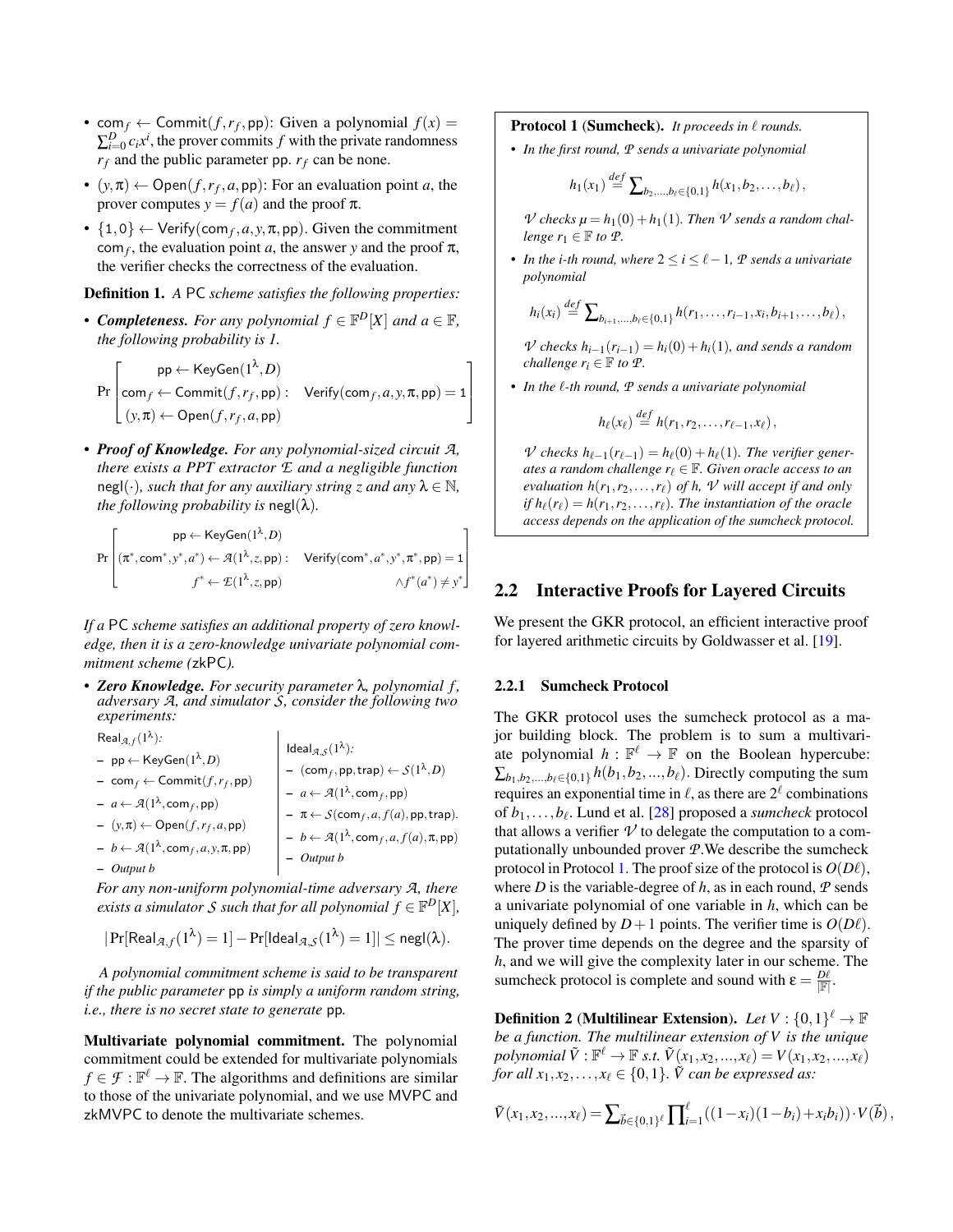where  $b_i$  is the i-th bit of  $\vec{b}$ .

**Definition 3 (Identity function).** Let  $\beta$  :  $\{0,1\}^{\ell} \times \{0,1\}^{\ell} \rightarrow$  $\{0,1\}$  *be the identity function such that*  $\beta(\vec{x}, \vec{y}) = 1$  *if*  $\vec{x} = \vec{y}$ ,  $\alpha$ *and*  $\beta(\vec{x}, \vec{y}) = 0$  *otherwise. Suppose*  $\beta$  *is the multilinear extension of* β. Then  $\tilde{\beta}$  *can be expressed as:*  $\tilde{\beta}(\vec{x}, \vec{y}) = \prod_{i=1}^{\ell}((1 - \vec{y})^2 + \vec{y})$  $(x_i)(1-y_i) + x_i y_i$ .

#### 2.2.2 GKR Protocol

With the sumcheck protocol as a building block, Goldwasser et al. [\[19\]](#page-13-4) proposed an interactive proof for the evaluation of layered arithmetic circuits. Let *C* be a layered arithmetic circuit with depth *d* over a finite field F. Each gate in the *i*-th layer takes inputs from two gates in the  $(i + 1)$ -th layer; layer 0 is the output layer and layer *d* is the input layer. The values in layer *i* of the circuit can be written as a sumcheck equation of the values in layer  $i+1$ . Following the convention in prior works of GKR protocols [\[13,](#page-13-13) [34,](#page-14-16) [39,](#page-14-7) [41,](#page-14-6) [42\]](#page-14-17), we denote the number of gates in the *i*-th layer as  $S_i$  and let  $s_i = \lceil \log S_i \rceil$ . We then define a function  $V_i : \{0, 1\}^{s_i} \to \mathbb{F}$  that takes a binary string  $\vec{b} \in \{0,1\}^{s_i}$  and returns the output of gate  $\vec{b}$  in layer *i*, where  $\vec{b}$  is called the gate label. With this definition,  $V_0$  corresponds to the output of the circuit, and *V<sup>d</sup>* corresponds to the input layer. We also define two additional functions  $add_i, mult_i: \{0, 1\}^{s_{i-1}+2s_i} \rightarrow \{0, 1\}$ , referred to as *wiring predicates* in the literature. *add<sup>i</sup>* (*multi*) takes one gate label  $\vec{z}$  ∈ {0, 1}<sup>*s*<sub>*i*</sub>−1</sup> in layer *i* − 1 and two gate labels  $\vec{x}, \vec{y} \in \{0, 1\}^{s_i}$  in layer *i*, and outputs 1 if and only if gate  $\vec{z}$  is an addition (multiplication) gate that takes the output of gates  $\vec{x}, \vec{y}$  as input. By taking their multilinear extensions, for any  $\vec{g}^{(i)} \in \mathbb{F}^{s_i}$ ,  $\tilde{V}_i$  can be written as:

$$
\tilde{V}_{i}(\vec{g}^{(i)}) = \sum_{\vec{x}, \vec{y} \in \{0, 1\}^{s_{i+1}}} f_{i}(\vec{g}^{(i)}, \vec{x}, \vec{y}) \n= \sum_{\vec{x}, \vec{y} \in \{0, 1\}^{s_{i+1}}} a \tilde{d} d_{i+1}(\vec{g}^{(i)}, \vec{x}, \vec{y}) (\tilde{V}_{i+1}(\vec{x}) + \tilde{V}_{i+1}(\vec{y})) \n+ m \tilde{u} t_{i+1}(\vec{g}^{(i)}, \vec{x}, \vec{y}) \tilde{V}_{i+1}(\vec{x}) \tilde{V}_{i+1}(\vec{y}).
$$
\n(1)

With Equation [1,](#page-6-1) as  $a\tilde{d}d_{i+1}$  and  $m\tilde{u}dt_{i+1}$  are publicly known, upon receiving the output, the verifier can reduce a claim of  $\tilde{V}_0(\vec{g}^{(0)})$  to a claim  $\tilde{V}_1(\vec{g}^{(1)})$  about layer 1, and recursively to  $\tilde{V}_d(\vec{g}^d)$  through sumcheck protocols layer by layer. With the optimal algorithms for the prover in the GKR protocol proposed in [\[39\]](#page-14-7), we have the following theorem:

<span id="page-6-3"></span>**Theorem 1.** [\[39\]](#page-14-7). Let  $C : \mathbb{F}^n \to \mathbb{F}^k$  be a depth-d layered arith*metic circuit. There exists an interactive proof protocol for the function computed by C with soundness*  $O(d \log |C|/|F|)$ *. The total communication is*  $O(d \log |C|)$  *and the running time of* the prover  $\mathcal P$  is  $O(|C|)$ . When  $C$  has regular wiring pattern<sup>[3](#page-6-2)</sup>, *the running time of*  $V$  *is*  $O(n+k+d \log|C|)$ *.* 

Lifting GKR protocols to argument systems. The GKR protocol is not an argument system supporting witness from *P*, as in the last round, *V* needs to evaluate  $\tilde{V}_d$  defined by the input of the circuit at a random point locally. To address this problem, in [\[42\]](#page-14-17), Zhang et al. first construct an argument system by combining the polynomial commitments with the GKR protocol. In their scheme, *P* first commits to the multilinear extension of *P*'s witness by MVPC.Commit before the GKR protocol. In the last random of the GKR protocol, instead of evaluating locally,  $\nu$  queries  $\nu$  the evaluation on *P*'s witness. *P* invokes MVPC.Open to prove the correctness of the evaluation and  $\nu$  validates it using MVPC. Verify. Combined with  $\nu$ 's public input,  $\nu$  is able to verify the last claim about  $\tilde{V}_d$  in the GKR protocol. Subsequent works [\[37](#page-14-18)[,39,](#page-14-7)[41,](#page-14-6)[43\]](#page-14-19) improve the efficiency and achieve zero-knowledge based on the framework. We follow the same framework in our scheme with a transparent setup, and we present the protocol explicitly in Section [3.](#page-6-0)

## <span id="page-6-0"></span>3 Transparent Polynomial Commitment with Prover Batching

We first present our transparent polynomial commitment scheme with prover batching for multiple evaluations. There are several candidates of transparent polynomial commitment schemes recently  $[7, 27, 36, 37, 41]$  $[7, 27, 36, 37, 41]$  $[7, 27, 36, 37, 41]$  $[7, 27, 36, 37, 41]$  $[7, 27, 36, 37, 41]$  $[7, 27, 36, 37, 41]$  $[7, 27, 36, 37, 41]$  $[7, 27, 36, 37, 41]$  $[7, 27, 36, 37, 41]$  with the prover time of  $\ddot{O}(t)$  for a single evaluation. However, in the application of the VSS scheme in Protocol [4,](#page-15-0) if the dealer naively runs the transparent polynomial commitment scheme on *N* evaluations separately, the running time will be  $\tilde{O}(Nt)$ .

<span id="page-6-1"></span>In our scheme, we reduce the prover time of generating all *N* proofs to *O*(*N* log*N*) field operations, which is asymptotically the same as evaluating the polynomial at *N* points. We propose the notion of *one-to-many* zero knowledge arguments, where each verifier receives one output out of the entire output of a common computation represented by circuit *C*. Instead of running a zero knowledge proof protocol with each verifier separately, which may take  $\tilde{O}(N|C|)$  time for the prover in the worst case, our scheme reduces the prover time to  $\tilde{O}(|C|+N\log N)$ .

When applied to the polynomial commitment for VSS, we set the evaluations at powers of the *N*-th root of unity ω (i.e.,  $\omega^N = 1 \mod p$ ). In this way, we realize the polynomial commitment with prover batching by instantiating the circuit *C* in our one-to-many zero knowledge argument with the classical butterfly circuit [\[38\]](#page-14-22) for the FFT algorithm. The circuit takes the coefficients of the polynomial *f* as input, and outputs  $f(\omega^0), \ldots, f(\omega^{N-1})$ , where each verifier  $\mathcal{V}_j$  receives  $f(\omega^j)$ . With our one-to-many zero knowledge argument, the prover is able to generate all proofs in time *O*(*N* log*N*).

Below, we will first describe our one-to-many zero knowledge argument scheme assuming that somehow, all verifiers send the same challenge in every round (Protocol [2\)](#page-7-0) — to

<span id="page-6-2"></span> $3$ "Regular" circuits is defined in [\[13,](#page-13-13) Theorem A.1]. Roughly speaking, it means the mutilinear extension of its wiring predicates can be evaluated at a random point in time  $O(\log|C|)$ .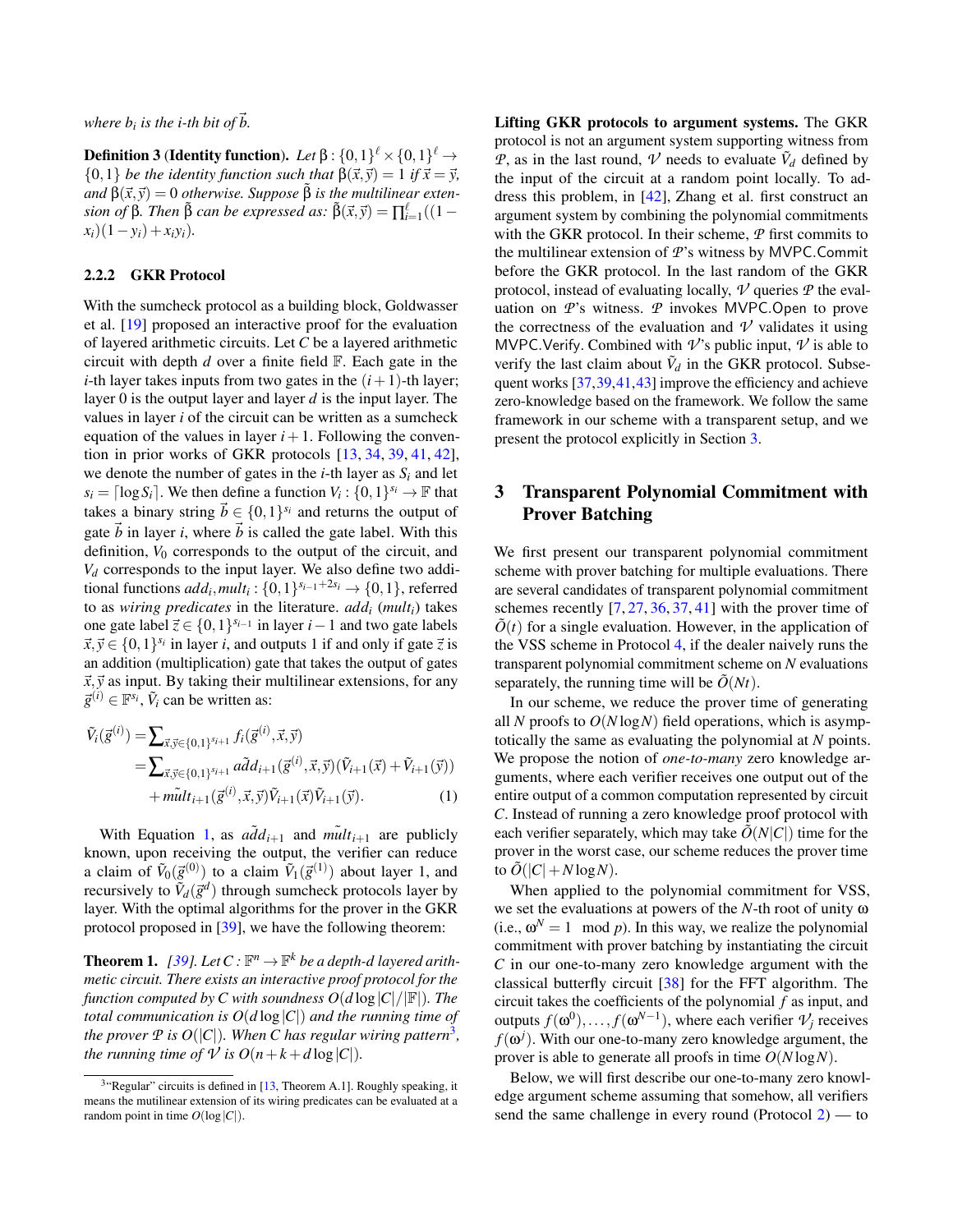aid understanding, the reader may assume for the time being that all verifiers query a trusted random oracle in each round to generate a common random challenge. Later, we will describe a new Fiat-Shamir-style transformation (Protocol [3\)](#page-10-0) to make Protocol [2](#page-7-0) non-interactive, such that all verifiers would effectively share the same challenges in this non-interactive version. Finally, we will prove the soundness of our new Fiat-Shamir transformation using the techniques inspired by Ben-Sasson, Chiesa, and Spooner [\[4\]](#page-13-7). For simplicity, we first describe a simplified version of our protocol *without zero-knowledge*. In full version, we will describe how to use standard techniques to additionally achieve zero-knowledge.

## 3.1 One-to-Many Argument System Given Shared Random Challenges

Following the notation of the GKR protocol in Section [2.2,](#page-5-1) we denote the entire output of circuit *C* as  $\tilde{V}_0(\vec{x})$  for  $\vec{x} \in \{0,1\}^{\log N}$ . Suppose the size of the output is *N* and each verifier  $\mathcal{V}_i$  receives one output  $\tilde{V}_0(\vec{j})$ , where  $\vec{j}$  is the binary representation of *j*. Using its multilinear extension, we can write each  $\tilde{V}_0(\vec{j})$ as a sumcheck of  $\tilde{V}_0(\vec{x})$  using the identity function  $\tilde{\beta}$ :

$$
\tilde{V}_0(\vec{j}) = \sum\nolimits_{\vec{x} \in \{0,1\}^{\log N}} \tilde{\beta}(\vec{j},\vec{x}) \tilde{V}_0(\vec{x}).
$$

*P* and  $V_i$  can run one sumcheck protocol to reduce the claim about  $\tilde{V}_0(\vec{j})$  to the claim about  $\tilde{V}_0(\vec{g}^{(0)})$  for  $\vec{g}^{(0)} \in \mathbb{F}^{\log N}$ . This is equivalent to adding an additional layer of "selector" that selects the *j*-th output for  $\mathcal{V}_j$ . Assuming all verifiers share the same random challenge in every round, they will share the random vector of  $\vec{g}^{(0)}$  during the sumcheck protocol and share the last claim of  $\tilde{V}_0(\vec{g}^{(0)})$ . Then  $P$  invokes the GKR-based argument on the circuit  $C$  to prove to all verifiers the correctness of  $\tilde{V}_0(\vec{g}^{(0)})$ . Given the common randomness during the invocation, the prover computes the same message for all verifiers in every round. Thus in this step, the total computational cost of *P* the same as that of proving to a single verifier, which is  $O(|C|)$ . We present the formal protocol in Protocol [2.](#page-7-0)

It remains to show that in Step 4 of Protocol [2,](#page-7-0) the prover can generate all messages in the sumcheck protocols with all the verifiers in *O*(*N* log*N*) time. As there are *N* different sumcheck protocols and the size of the polynomial in each sumcheck is  $O(N)$ , naively running Step 4 takes  $O(N^2)$  time using existing techniques. However, we observe that all the sumcheck protocols with different  $V_i$  share the same polynomial  $\tilde{V}_0(\vec{x})$ . The only difference is that the identity function  $\hat{\beta}$  takes different  $\vec{j}$ . By utilizing the special structure of the identity function  $\hat{\beta}$ , we are able to come up with a new algorithm to run all sumcheck protocols efficiently. The algorithm initializes and updates a lookup table based on  $\tilde{V}_0$  once for all verifiers in every round. Then using the lookup table, the prover is able to generate the message for each sumcheck protocol in every round in a constant time. Thus the prover time is  $O(N)$  per round, and thus is  $O(N \log N)$  in total. We

#### <span id="page-7-0"></span>Protocol 2. Batching prover computation for *N* verifiers that share random challenges.

Let  $\lambda$  *be the security parameter. Let*  $C: \mathbb{F}^n \to \mathbb{F}^N$  *be a d-depth layered arithmetic circuit. For any*  $j \in [N]$ *,*  $P$  *needs to convince*  $V_j$ *that*  $\boldsymbol{out}_j = [C(\boldsymbol{in})]_j$  *where*  $[C(\boldsymbol{in})]_j$  *is the j-th output of the circuit given input in, and out<sup>j</sup> is the the claimed result for V<sup>j</sup> . Without loss of generality, assume n and N are both powers of 2 and we can pad them if not.*

*Here, we assume that all verifiers obtain their random challenge from a common random oracle in each round.*

- *1. Set*  $pp \leftarrow MVPC.KeyGen(1^{\lambda})$ *.*
- 2. *P invokes* MVPC.Commit( $\tilde{V}_d$ ,pp) *to generate* com $_{\tilde{V}_d}$  *and broadcasts*  $\text{com}_{\tilde{V}_d}$  *to all verifiers.*  $\tilde{V}_d$  *is the multilinear extension of input values, as defined in the GKR protocol.*
- *3. For each*  $j \in [N]$ ,  $P$  *sends*  $\tilde{V}_0(\vec{j})$  *as out*<sub>*j*</sub> to  $V_j$  *separately.*
- *4. For each*  $j \in [N]$ *,*  $P$  *and*  $V_j$  *run a sumcheck protocol on*

$$
\widetilde{V}_0(\vec{j}) = \sum_{\vec{x} \in \{0,1\}^{\log N}} \widetilde{\beta}(\vec{j},\vec{x}) \widetilde{V}_0(\vec{x}), \ \vec{j} \ \text{is the binary string of } j
$$

At the end of the protocol,  $\mathcal{V}_j$  receives  $\tilde{V}_0(\vec{g}^{(0)})$  for the common  $r$ andom vector of  $\vec{g}^{(0)}$ .  $\mathcal{V}_j$  computes  $\tilde{\beta}(\vec{j},\vec{g}^{(0)})$  and checks the *last statement of the sumcheck protocol.*

- *5. For all verifiers P invokes the GKR protocol on the circuit C to* generate the proof given  $\tilde{V}_0(\vec{g}^{(0)})$ .
- *6. For all verifiers, in the last round of the GKR protocol, they have the claim about*  $\tilde{V}_d(\vec{g}^{(d)})$  *.*  $P$  *and*  $V_j$  *invoke* MVPC.Open *and* MVPC.Verify *on*  $\tilde{V}_d(\vec{g}^{(d)})$  *with* com $_{\tilde{V}_d}$  *and* pp. If it is equal to  $\tilde{V}_d(\vec{g}^{(d)})$  *sent by*  $P$ *,*  $V_j$  *outputs* 1*, otherwise*  $V_j$  *outputs* 0*.*

present the formal algorithm in Algorithm [1.](#page-8-0) As shown in Step [6](#page-8-0) of Algorithm [1,](#page-8-0) in the *i*-th round of the sumcheck (see Protocol [1](#page-5-0) for the message in each round of sumcheck), the messages defined by  $\tilde{V}_0$  are shared among all verifiers and can be computed by the prover in  $O(N/2<sup>i</sup>)$  time. In Step [7,](#page-8-0) the lookup table is updated based on the randomness received in this round in  $O(N/2<sup>i</sup>)$ . Then in Step [9,](#page-8-0) the prover generates the messages for each verifier  $V_j$  utilizing the closed form of the identity function as described in Section [2.](#page-4-0) Since the sumcheck protocol has log*N* rounds in total, the total prover time is  $O(N + \frac{N}{2} + \ldots + 1 + N \log N) = O(N \log N)$ . Using Algorithm [1](#page-8-0) for Step 4 in Protocol [2,](#page-7-0) and the transparent zkMVPC scheme in [\[41\]](#page-14-6) with  $O(n \log n)$  prover time,  $O(\log^2 n)$  verifier time and proof size, where *n* is the size of the input plus the witness, we have the following theorem.

**Theorem [2](#page-7-0).** For each  $V_i$  and  $P$ , Protocol 2 is an argu*ment system for the function*  $[\textbf{out}]_i = [C(\textbf{in})]_i$  *such that*  $out = C(in)$  *with soundness*  $O(d \log |C|/|F|)$ *. The proof size is*  $O(d \log |C| + \log^2 n)$  *and the verifier time is*  $O(d \log |C| + \log^2 n)$ log<sup>2</sup> *n*)*. If N verifiers have the common random challenge in every round, the total prover time is*  $O(|C|+N \log N+n \log n)$ *.*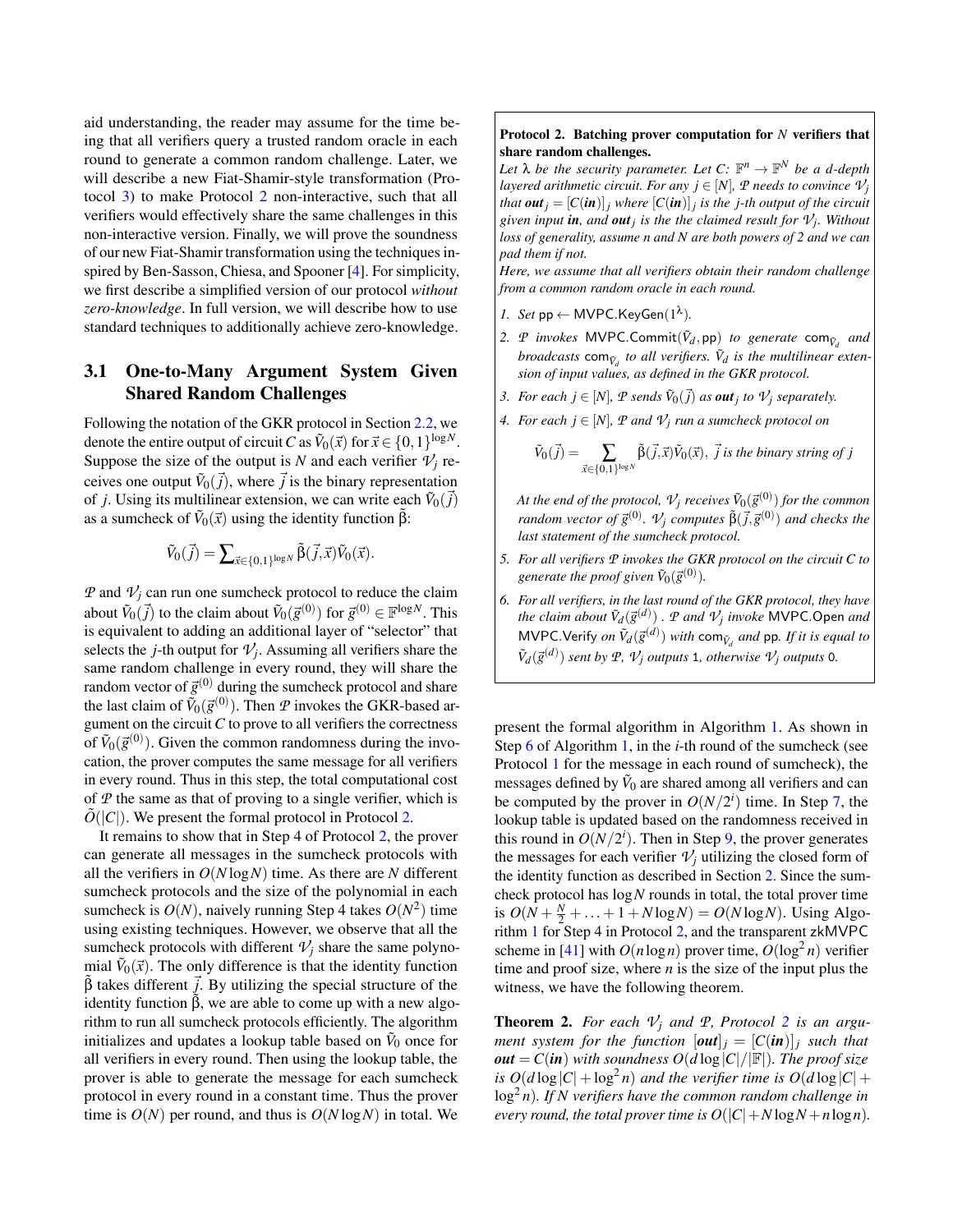<span id="page-8-0"></span> $\overline{Algorithm\ 1} \{a_{1,0}, \ldots, a_{1,N-1}, \ldots, a_{\log N,0}, \ldots, a_{\log N,N-1}\}$  ← SumCheck  $(\tilde{V}(\vec{x}), g_1^{(0)})$  $\binom{0}{1}, \ldots, g^{(0)}_{\log}$  $\frac{10}{\log N}$ **Input:**  $\tilde{V}(\vec{x})$  for  $\vec{x} \in \{0, 1\}^{\log N}$ , random  $g_1^{(0)}, \ldots, g_{\log N}^{(0)}$ ; **Output:** For each  $j \in [N]$ , log *N* sumcheck messages  $(a_{1,j},...,a_{\log N,j})$  for  $\tilde{V}(\vec{j}) = \sum_{x \in \{0,1\}^{\log N}} \tilde{\beta}(\vec{j},\vec{x}) \tilde{V}_0(\vec{x})$ . Each message  $a_{i,j}$  consists of 3 elements  $(a_{i0,j}, a_{i1,j}, a_{i2,j});$ 1: Initialize beta<sub>*j*</sub> = 1 for all *j*  $\in$  [*N*]. 2: Initialize an array  $V[B] = \tilde{V}_0(\vec{b})$  for all  $\vec{b} \in \{0,1\}^{\log N}$ . // $\vec{b}$  is *the binary representation of integer B.* 3: for Round  $i = 1, \ldots, \log N$  do 4: **for** Evaluation point  $r = 0, 1, 2$  do 5: **for**  $\vec{b} \in \{0, 1\}^{\log N - i}$  do 6:  $\tilde{V}_0(g_1^{(0)}, \ldots, g_{i-1}^{(0)}, r, \vec{b}) = V[B] \cdot (1-r) + V[B+2^{\log N-i}] \cdot r$ 7:  $V[B] = V[B] \cdot (1 - g_i^{(0)}) + V[B + 2^{\log N - i}] \cdot g_i^{(0)}$ 8: **for**  $j = 0, ..., N - 1$  **do** 9:  $a_{it,j} = \text{beta}_j \cdot [(1-j_i) \cdot (1-r) + j_i \cdot r]$  $\tilde{V}_0(g_1^{(0)}, \ldots, g_{i-1}^{(0)}, r, j_{i+1}, \ldots, j_{\log N})$  //  $j_1 j_2 \ldots j_{\log N}$  is the *binary representation of j.* 10: **beta**<sub>*j*</sub> = **beta**<sub>*j*</sub> ·  $[(1 - j_i) \cdot (1 - g_i^{(0)}) + j_i \cdot g_i^{(0)}]$ 11: **return**  $\{a_{1,0}, \ldots, a_{1,N-1}, \ldots, a_{\log N,0}, \ldots, a_{\log N,N-1}\};$ 

*Proof.* **Completeness.** For each  $V_i$  and  $P$ , the completeness is straightforward.

 ${\bf Soundness.}$  For each  $j$ , if  $\tilde{V}_0(j) \neq [C(\textbf{in})]_j$ , let  $\tilde{V}_0^{\dagger}(\vec{g}^{(0)})$  be the correct value corresponding to *C*. If  $\tilde{V}_0(\vec{g}^{(0)}) \neq \tilde{V}_0^{\dagger}(\vec{g}^{(0)})$ , then  $V_j$  outputs 0 in Step 6 with the probability of  $O(d \log |C|/|\mathbb{F}|)$ by the soundness of the GKR protocol. If  $\tilde{V}_0(\vec{g}^{(0)}) = \tilde{V}_0^{\dagger}(\vec{g}^{(0)}),$  $\nu$  outputs 0 in Step 4 with probability of  $O(\log N/|\mathbb{F}|)$  by the soundness of the sumcheck protocol. Thus, the total probability is bounded by  $O(d \log |C|/|\mathbb{F}|)$  by the union bound.

**Efficiency.** For each verifier  $V_j$ , the proof size and the verification time in Step 4 are *O*(log*N*) while the proof size and the verification time in Step 5 are  $O(d \log |C|)$ . If Protocol [2](#page-7-0) employs the transparent MVPC scheme in [\[41\]](#page-14-6), the proof size and the verification time are  $O(\log^2 n)$  in Step 6. Thus the verification time and the proof size are  $O(d \log |C| + \log^2 n)$ for an individual verifier. The prover runs in  $O(N \log N)$  time for *N* verifiers in Step 4 by Algorithm [1.](#page-8-0) *P* also invokes the GKR protocol on *C* in Step 5. Given the same challenges,  $P$  costs  $O(|C|)$  time in Step 5 to generate the common proof by Theorem [1.](#page-6-3) The prover time is *O*(*n*log*n*) for the zkMVPC scheme in [\[41\]](#page-14-6). Therefore, the total prover time is  $O(|C| + N \log N + n \log n)$  asymptotically.  $\Box$ 

It is not hard to see that our one-to-many zero knowledge argument scheme can be extended to support a subset of outputs per verifier in a straightforward way, and we omit the details in this paper. By instantiating the circuit *C* in Protocol [2](#page-7-0) with the FFT circuit of size  $|C| = O(N \log N)$  and depth  $d = O(\log N)$ , and the input in with the coefficients of the polynomial *f* and the *N*-th root of unity  $\omega$ , we are able to construct a polynomial

commitment scheme with prover batching. Each verifier  $V_i$ receives  $\tilde{V}_0(\vec{j}) = f(\omega^j)$ , and the prover generates all proofs in  $O(N \log N)$  time. Suppose  $f(x) = c_0 + c_1x + \ldots + c_tx^t$  and  $t = \Theta(N)$ , we have the following corollary:

**Corollary 1.** *For prover*  $P$  *and*  $N$  *verifiers*  $V_j$  *for*  $j \in [N]$ *, there exists an argument system for the function between every*  $P$  *and*  $V_j$  *that*  $\textbf{out}_j = f(\omega^j)$  *and*  $\textbf{out} = \textsf{FFT}(c_0, \ldots, c_t)$ *with soundness*  $O(\log^2 N / |\mathbb{F}|)$ *. The proof size is*  $O(\log^2 N)$ *and the verifier time is*  $O(log^2 N)$ *. If N verifiers have the common random challenge in every round, the total prover time is*  $O(N \log N)$  *and communication is*  $O(N \log^2 N)$ *.* 

## 3.2 A New Fiat-Shamir Transformation for Sharing Random Challenges

We now describe a new Fiat-Shamir-style transformation that makes Protocol [2](#page-7-0) non-interactive in the random-oracle model, such that the *N* verifiers could effectively share the same random challenge in every round. A strawman approach is to use the standard Fiat-Shamir heuristic [\[16\]](#page-13-15) for each verifier  $V_i$  and  $P$ , separately. In the Fiat-Shamir heuristic [\[16\]](#page-13-15),  $P$ generates  $\nu$ 's random challenge by querying a random oracle on the entire transcript of messages with  $\nu$  so far. If we directly apply the Fiat-Shamir heuristic on Protocol [2](#page-7-0) for each verifier separately, the random challenge will not be the same in every round of the protocol since each verifier  $V_i$ has the possibly different output  $\tilde{V}_0(\vec{j})$  at the beginning of the protocol. Hence the previous transcript for  $\mathcal{V}_i$  are divergent in any round, and thus the random oracle will output different challenges except with negligible probability.

Warmup: using a Merkle tree to merge random challenges into one. A better but still slightly inefficient approach is to use a Merkle tree to merge the random challenges into a single one. Precisely, in every round, the prover builds a Merkle tree on *N* random points generated by Fiat-Shamirstyle transformation on *N* transcripts and uses the root as the unique challenge for all verifiers. *P* also attaches the corresponding Merkle path to convince each  $V_i$  of the correctness of the common randomness. Although the procedure guarantees the common random challenges, the Merkle tree approach will result in a multiplicative overhead of *O*(log*N*) on the prover time, proof size, and the verifier time of the whole protocol. Specifically, the log*N* blowup stems from the need to build the Merkle tree of size *N* and send a log*N*-sized Merkle branch to every verifier in every round.

Our approach. We suggest a more efficient approach that achieves the same prover time as Protocol [2](#page-7-0) and incurs only an additive overhead of  $O(log^2 N)$  on the proof size. We have the prover generate the verifier's random challenge by querying the random oracle at *only* the last round's challenge and message instead of the whole transcript. The advantage of this new heuristic approach is that all verifiers share the same challenge after Step 4 in Protocol [2](#page-7-0) automatically without the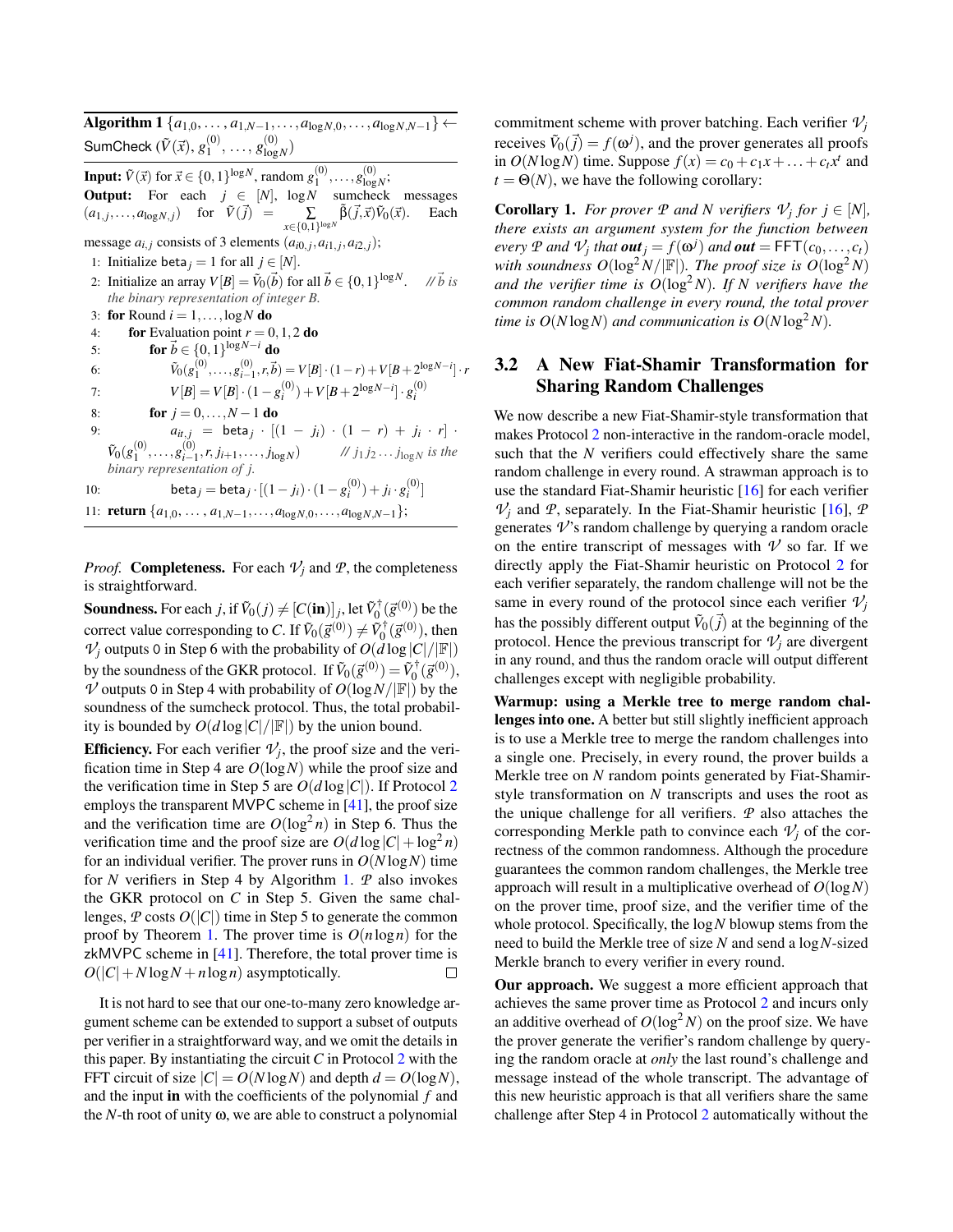Merkle tree. As described in Protocol [2,](#page-7-0) as long as the random vector of  $\vec{g}^{(0)}$  is identical in Step 4, all verifiers receive the same claim about  $\tilde{V}_0(\vec{g}^{(0)})$  with the same random challenge. Our heuristic transformation assures that the transcript in Steps 5-6 will be the same for each verifier. Therefore, the prover only needs to insert Merkle trees in every round of Step 4 (i.e., the output layer). We provide the formal noninteractive protocol in Protocol [3.](#page-10-0)

In a general setting, the standard Fiat-Shamir transformation usually applies only to constant-round protocols (assuming only polynomial soundness loss in the security reduction). By contrast, we are applying our new Fiat-Shamir-style transformation to a non-constant-round protocol. Nonetheless, we can still prove standard polynomial soundness loss using techniques from Ben-Sasson, Chiesa, and Spooner [\[4\]](#page-13-7). We present the formal proof in Appendix  $\bf{B}$ , which implies the theorem:

**Theorem [3](#page-10-0).** For each  $V_i$  and  $P_i$ , Protocol 3 is a non*interactive argument system for the function out*  $j = [C(i\mathbf{n})]_j$ such that  $\boldsymbol{out} = C(\boldsymbol{in})$ . The proof size is  $O(d\log|C|+\log^2 n +$  $\log^2 N$ ) and the verifier time is  $O(d \log |C| + \log^2 n + \log^2 N)$ . *The total prover time is*  $O(|C| + N \log N + n \log n)$ *.* 

Efficiency. Compared to Protocol [2,](#page-7-0) the extra proof for each verifier is log*N* authentication paths each being of length  $log N$ . Hence the proof size for each  $V_i$  has an extra term of  $O(\log^2 N)$ . The extra computation for each  $\mathcal{V}_j$  is validating log*N* authentication paths contained in the proof by querying the random oracle  $\log^2 N$  times. Thus the verification time for each verifier becomes  $O(d \log |C| + \log^2 n + \log^2 N)$ . The extra computation on the prover is building log*N* Merkle trees of size N by querying the random oracle  $O(N \log N)$  times to merge the randomness in Step 4. Therefore, the total prover time is still  $O(|C|+n\log n + N\log N)$  asymptotically.

**Corollary 2.** For prover  $P$  and  $N$  verifiers  $V_j$  for  $j \in [N]$ , *there exists a non-interactive argument system for the function between every*  $P$  *and*  $V_j$  *that*  $\boldsymbol{out}_j = f(\boldsymbol{\omega}^j)$  *and*  $\boldsymbol{out}$  =  $FFT(c_0, \ldots, c_t)$  *with the proof size of*  $O(\log^2 N)$  *and the verification time of*  $O(\log^2 N)$ *. The prover time is*  $O(N \log N)$  *and the total communication cost is*  $O(N \log^2 N)$  *given*  $t = \Theta(N)$ *.* 

## 4 KZG-Based Polynomial Commitment with Prover Batching

In this section, we propose a new scheme based on the KZG polynomial commitment with prover batching, such that generating all proofs only takes *O*(*N* log*N*) time, without introducing any overhead on the proof size and the verifier time. We first present the formal algorithms of the original KZG polynomial commitment and then introduce our new scheme.

### <span id="page-9-0"></span>4.1 KZG Polynomial Commitment

The KZG polynomial commitment relies on the bilinear map, which is defined below.

**Bilinear map.** Let  $\mathbb{G}$ ,  $\mathbb{G}_T$  be two groups of prime order p and let  $g \in \mathbb{G}$  be a generator.  $e : \mathbb{G} \times \mathbb{G} \to \mathbb{G}_T$  denotes a bilinear map and we use  $bp = (p, \mathbb{G}, \mathbb{G}_T, e, g) \leftarrow \text{BilGen}(1^{\lambda})$  for the generation of parameters for the bilinear map.

The KZG polynomial commitment is as follows.

- pp  $\leftarrow$  KeyGen $(1^{\lambda}, t)$ : Given the security parameter and a bound on the degree of the polynomial, it runs  $(p, g, \mathbb{G}, e, \mathbb{G}_T) \leftarrow \text{BilGen}(1^{\lambda})$ ). Output  $\mathsf{pp} = [p, g, \mathbb{G}, e, \mathbb{G}_T, \{g^{\tau^0}, g^{\tau^1}, ..., g^{\tau^t}\}].$
- com<sub>f</sub>  $\leftarrow$  Commit (*f*,pp): Given a polynomial  $f(x)$  =  $\sum_{i=0}^{t} c_i x^i$ , it computes com<sub>*f*</sub> =  $g^{f(\tau)} = \prod_{i=0}^{t} (g^{\tau^i})^{c_i}$ .
- $\{(y,\pi)\}\leftarrow$  Open  $(f,a,pp)$ : For an evaluation point *a*, the prover computes *y* = *f*(*a*) and polynomial  $q(x) = \frac{f(x)-y}{x-a}$ . Let the coefficients of *q* be  $(q_0, q_1, \ldots, q_{t-1})$ . The prover computes  $\pi = g^{q(\tau)} = \prod_{i=0}^{t-1} (g^{\tau^i})^{q_i}$ .
- $\{1,0\} \leftarrow$  Verify  $(\text{com}_f, a, y, \pi, \text{pp})$ : Given the commitment  $\text{com}_f$ , the evaluation point *a*, the answer *y* and the proof  $\pi$ , the verifier checks if  $e(\text{com}/g^y, g) \stackrel{?}{=} e(\pi, g^{\tau}/g^a)$ . It outputs 1 if the check passes, and 0 otherwise.

The scheme is computationally-hiding under the discrete log assumption and computationally binding under the *l*-SBDH assumption. The prover time of the KZG commitment is  $O(t)$  modular exponentiations, the proof size is  $O(1)$ , a single element in the base group, and the verifier time is  $O(1)$ , one bilinear pairing.

FFT on group elements. As the FFT algorithm only involves additions and scalar multiplications with the powers of the root of unity ω, the algorithm can be applied to a vector of elements in the base group of the bilinear map by replacing the additions with multiplications and the multiplications with exponentiations in the base group. In particular, let  $A = (a_0, \dots, a_N)$  and  $g^A = (g^{a_0}, \dots, g^{a_N})$ , one can evaluate  $\text{FFT}(g^A) = (g^{f(\omega^0)}, \dots, g^{f(\omega^{N-1})})$  for  $f(x) =$  $\sum_{i=0}^{N} a_i x^i$  in time  $O(N \log N)$ , without knowing  $(a_0, \ldots, a_N)$ . Similarly, one can also compute the convolution with a public vector  $B = (b_0, \ldots, b_N)$  "on the exponent", i.e.,  $g^{A*B} =$ IFFT(FFT( $g^A$ )  $\odot$  FFT( $B$ )), where  $\odot$  denotes element-wise exponentiation.

## <span id="page-9-1"></span>4.2 Our New Prover Batching Technique

In our new scheme, the public parameters pp, the commitment com<sub>f</sub> and the proof  $\pi$  together with Keygen, Commit, Verify are exactly the same as the KZG commitment. The main contribution is that we present a new batched algorithm for the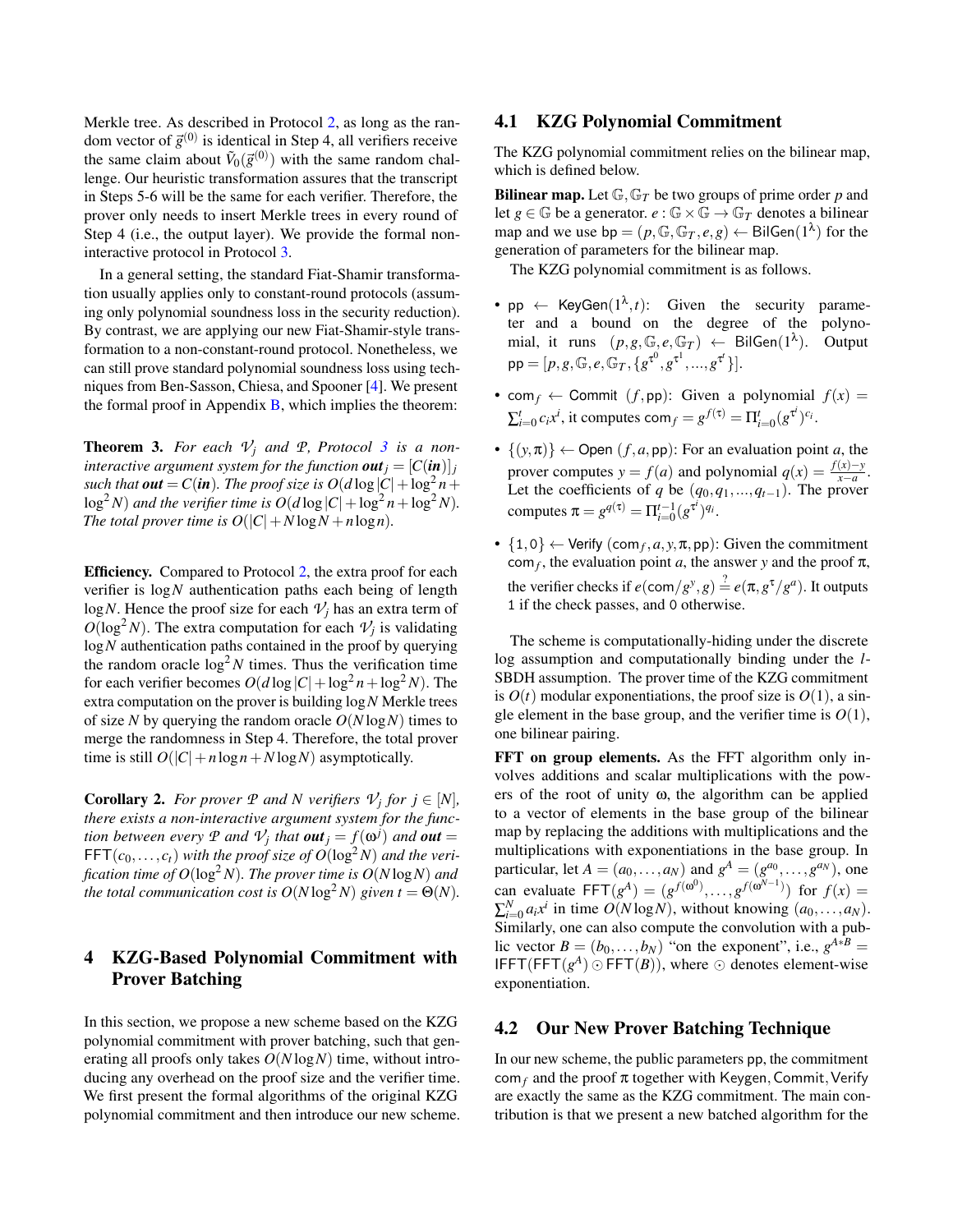#### <span id="page-10-0"></span>Protocol 3. Making Protocol [2](#page-7-0) non-interactive with a new Fiat-Shamir-style tranformation

Let  $\lambda$  be the security parameter. Let  $C: \mathbb{F}^n \to \mathbb{F}^N$  be a d-depth layered arithmetic circuit. For any  $j \in [N]$ ,  $\mathcal P$  needs to convince  $\mathcal{V}_j$  that  $out_j = [C(in)]_j$  where  $[C(in)]_j$  is the j-th output of the circuit given input in, and out<sub>j</sub> is the the claimed result for  $\mathcal{V}_j$ *. Without loss of generality, assume n and N are both powers of 2 and we can pad them if not. Let* ρ *be a random oracle.*

- *1. Set*  $pp \leftarrow \text{MVPC.KeyGen}(1^{\lambda})$ *.*
- 2.  $P$  invokes MVPC.Commit $(\tilde{V}_d,$ pp) to generate com $_{\tilde{V}_d}$  and broadcasts com $_{\tilde{V}_d}$  to all verifiers.  $\tilde{V}_d$  is the multilinear extension *of in, as defined in the GKR protocol.*
- *3. For each*  $j \in [N]$ *,*  $P$  *sends*  $V_0(j)$  *as out<sub>j</sub> to*  $V_j$  *separately.*
- *4.* For each  $j \in [N]$ ,  $\mathcal{P}$  *runs the sumcheck protocol on the equation in Step 4 of Protocol [2.](#page-7-0) For*  $i = 1, \ldots, \log N$ *:* 
	- (a) Suppose  $M_{i,j}$  is the i-th univariate polynomial  $P$  sends to  $V_j$  in the sumcheck. If  $i=1$ , set  $r_{i,j} = \rho(\textsf{com}_{\tilde{V}_d}||V_0(j)||M_{1,j})$ . *If i* > 1, set  $r_{i,j} = \rho(g_{i-1}^{(0)})$  $\binom{[0]}{i-1}$   $|M_{i,j}$ ).
	- (b)  $P$  builds a Merkle tree on the vector of  $\vec{r}^{(i)}=(r_{i,0},\ldots,r_{i,N-1})$ . Let  $g_i^{(0)}=$  MT.Commit $(\vec{r}^{(i)})$ . Then  $P$  assigns  $g_i^{(0)}$  $\int_{i}^{(0)}$  *as the common random challenge in the i-th round.*
	- $f(c)$  *P attaches*  $(r_{i,j}, \mathsf{path}_{i,j}) \leftarrow \mathsf{MT}.{\sf Open}(j, g^{(0)}_i)$  $\binom{O}{i}$  *in the proof.*

In the last round of the sumcheck,  $P$  sends  $\tilde{V}_0(\vec{g}^{(0)})$  to each  $V_j$  as they share the same random vector of  $\vec{g}^{(0)}$ .

- 5.  $P$  invokes the GKR protocol with  $\tilde{V}_0(\vec{g}^{(0)})$ . In each round,  $P$  generates the random challenges by querying  $\rho$  on the last round's challenge and message. For all V<sub>j</sub>, the random challenges and the transcript would be exactly the same because they share the same claim about  $\tilde{V}_0(\vec{g}^{(0)})$  and the same random vector  $\vec{g}^{(0)}$  from the first round of this step.
- 6. In the last round of the GKR protocol, all verifiers have the same claim about  $\tilde{V}_d(\vec{g}^{(d)}).$   $p$  invokes zkMVPC.Open $(\tilde{V}_d,\vec{g}^{(d)},$ pp) *to generate the proof for the claim.*
- *7.* For each  $j \in [N]$ ,  $\mathcal{V}_j$  checks the proof with random challenges provided by  $\mathcal{P}$  and zkMVPC.Verify. Then  $\mathcal{V}_j$  checks all *authenticated paths in the Merkle tree proof by MT. Verify. In particular, given path*<sub>i, *j*</sub> = ( $v_1, \ldots, v_{\log N}$ )*, for*  $k = 1, \ldots, \log N$ . if  $j_i = 0$ ,  $\mathcal{V}_j$  computes  $r_{i,j} = \rho(r_{i,j}||v_i||(i-1)(logN+1)+k)$ ; otherwise  $\mathcal{V}_j$  computes  $r_{i,j} = \rho(v_i||r_{i,j}||(i-1)(logN+1)+k)$ .  $V_j$  *checks that*  $r_{i,j} = g_i^{(0)}$ *i . Finally, V<sup>j</sup> queries* ρ *to check the generation process of random challenges.*

prover to generate proofs for *N* different evaluation points. The key idea of our scheme is to evaluate the polynomials at different powers of the *N*-th root of unity ω, which enables us to invoke the FFT algorithm to compute the proofs efficiently — but observing how to leverage the FFT algorithm is non-trivial. Recall that in the dealing round of the VSS scheme, for each party  $i \in [N]$  the dealer computes  $s_i = f(u_i)$ and  $\pi_i = g^{q_i(\tau)} = g^{\frac{f(\tau) - f(u_i)}{\tau - u_i}}$ . By setting the public evaluation point of party *i* as  $u_i = \omega^i$ , the dealer can compute all  $s_i$  in  $O(N \log N)$  time using the FFT algorithm. However, computing the proofs  $\pi$ <sub>*i*</sub> is more challenging, as  $\tau$  is the secret key and is not explicitly given to the dealer. The dealer only has access to the public parameters  $g^{\tau}, g^{\tau^2}, \ldots, g^{\tau^t}$ .

To solve this, we examine the structure of the polynomials  $q_i(x)$  for  $i \in [N]$ . We define a bivariate polynomial  $q(x, y)$  as

$$
q(x, y) = \frac{f(x) - f(y)}{x - y}.
$$
 (2)

Then,  $q_i(\tau) = q(\tau, \omega^i)$  and the proofs are  $\pi_i = g^{q(\tau, y)}$  for  $y =$ 

$$
\omega^i, i \in [N]
$$
. Let  $f(x) = \sum_{j=0}^t c_j x^j$ , we have:

$$
q(\tau, y) = \frac{f(\tau) - f(y)}{\tau - y} = \frac{\sum_{j=0}^{t} c_j (\tau^j - y^j)}{(\tau - y)} = \sum_{j=1}^{t} c_j \sum_{k=1}^{j} y^{k-1} \tau^{j-k},
$$
\n(3)

as  $\tau^j - y^j = (\tau - y) \cdot \sum_k^j$  $\int_{k=1}^{j} y^{k-1} \tau^{j-k}$  for  $j = 1, \ldots, N$ , and the constant term  $c_0$  cancels out for  $j = 0$ . By changing the order of the summations, the equation above equals to

$$
\sum_{k=1}^{t} y^{k-1} \sum_{j=k}^{t} c_j \tau^{j-k} = \sum_{k=1}^{t} h_k y^{k-1}, \qquad (4)
$$

where  $h_k = \sum_{j=k}^{t} c_j \tau^{j-k}$ . As shown by the equations above,  $q(\tau, y)$  is a degree- $(t-1)$  polynomial of variable *y*. If we can precompute all  $g^{h_k}$  for  $k = 1 \ldots, t$ , we can evaluate  $g^{q(\tau, y)}$  at  $y = \omega^i$  for  $i \in [N]$  in  $O(N \log N)$  time using the FFT algorithm on the elements in the base group.

**Precomputing**  $g^{h_k}$ . We observe that  $h_k$  is in the form of a convolution, and we can precompute all  $g^{h_k}$  using FFT. Let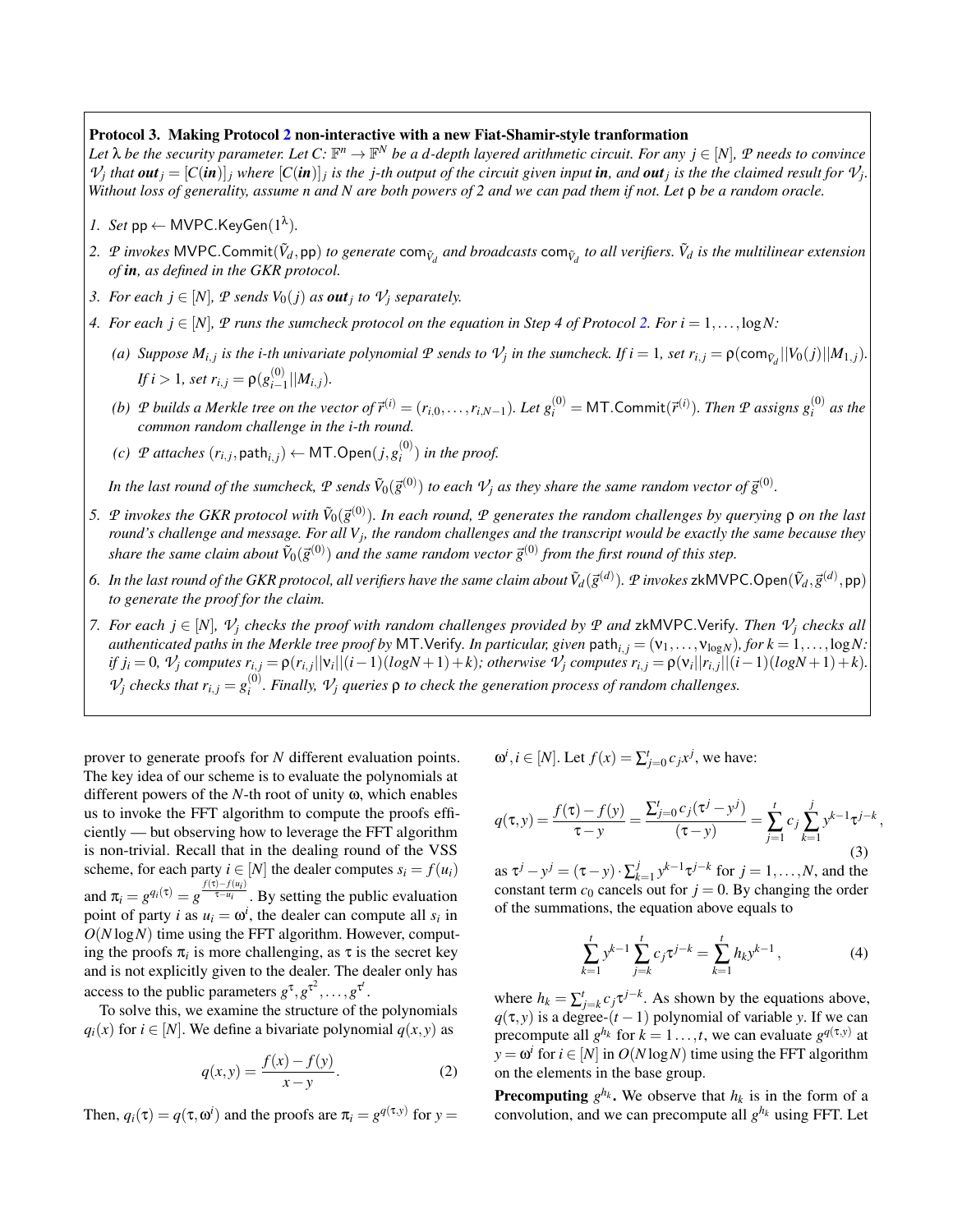<span id="page-11-1"></span>Algorithm 2  $(\pi_0, \ldots, \pi_{N-1}) \leftarrow$  multi\_proof $(f, \omega, N, \text{pp})$ 

**Input:** Polynomial  $f(x) = \sum_{i=0}^{t} c_i x^i$ , the number of parties *N*, the *N*-th root of unity ω and the public parameter pp containing  $g^{\tau}, g^{\tau^2}, \ldots, g^{\tau^t}$  and  $(p, g, e, \mathbb{G}, \mathbb{G}_T)$ .

**Output:** Proofs of the KZG commitment  $\pi_i = g^{q_i(\tau)}$ , for  $i \in [N]$ . 1: Set  $C = (c_1, c_2, ..., c_t), g^T = (g^{\tau^{t-1}}, g^{\tau^{t-2}}, ..., g^{\tau^0}).$ 2: Compute the convolution  $g^H = g^{C*T} = IFFT(FFT(g^T) \odot$  $\mathsf{FFT}(C)$ ), where  $\odot$  denotes element-wise exponentiation. 3:  $g^{h_k} = g^{\sum_{j=k}^{t} c_j \tau^{j-k}} = g^{H[k+t-2]}$  for each  $k = 1, ..., t$ . 4: For polynomial  $h(y) = \sum_{k=1}^{t} h_k y^{k-1}$ , compute  $(g^{h(\omega^0)}, g^{h(\omega^1)}, \ldots, g^{h(\omega^{N-1})}) = \mathsf{FFT}(g^{h_1}, g^{h_2}, \ldots, g^{h_t}).$ 

5: Return  $\pi_i = g^{q_i(\tau)} = g^{h(\omega^i)}$ 

 $C = (c_1, c_2, ..., c_t), T = (\tau^{t-1}, \tau^{t-2}, ..., \tau^0)$ , and let  $H = C * T$ be their convolution. As described in Section [2,](#page-4-0) we have:

$$
H[\ell] = \sum_{m=0}^{\ell} C[m]T[\ell - m] = \sum_{m=0}^{\ell} c_{m+1} \tau^{t-1 - (\ell - m)}.
$$
 (5)

By setting  $\ell = k + t - 2$  and  $j = m + 1$ ,  $c_{m+1} = c_j$  and  $\tau^{t-1-(\ell-m)} = \tau^{j-k}$  in Equation [5.](#page-11-0) Moreover,  $c_j$  is defined to be nonzero for  $j \in [1, t]$ , and  $\tau^{j-k}$  is defined to be nonzero for  $j \in [k, k + t - 1]$ . Therefore,  $H[\ell] = \sum_{j=1}^{k+t-1} c_j \tau^{j-k} =$  $\sum_{j=k}^{t} c_j \tau^{j-k} = h_k$ . Thus, the dealer can precompute all  $g^{h_k}$ for  $k = 1, ..., t$  using FFT and IFFT on  $g<sup>T</sup>$  and *C* in  $O(t \log t)$ time without knowing τ.

Complexity analysis. We present the formal algorithm in Algorithm [2.](#page-11-1) Combining the two steps, the overall complexity of the dealer is *O*(*N* log*N*) modular exponentiations. The proof size and the verifier time remain  $O(1)$  per evaluation. In fact, our scheme is a more efficient algorithm to generate multiple proofs, and each proof size and verification time remain exactly the same as the original KZG polynomial commitment. The security of our scheme follows directly from the security proofs in [\[25\]](#page-14-0).

Note that both our new scheme and the original KZG scheme only achieve computationally-hiding and binding, but not the stronger notion of proof of knowledge and zero knowledge in Definition [1.](#page-5-2) However, they suffice to prove security for the application of VSS and DKG as shown in [\[25\]](#page-14-0), as the secret and the polynomial are randomly generated. Follow-up works such as [\[43\]](#page-14-19) propose variants that achieve proof of knowledge and zero knowledge using randomized commitment and opening, and knowledge assumptions. Our scheme with prover batching also works on these variants with minimal changes and achieves stronger notions. We sketch the algorithms in the full version.

## 5 Implementation and Evaluation

We fully implemented our proposed schemes with prover batching and present the experimental results in this section.

Implementation. We implemented our proposed schemes in C++ consisting of around 3000 lines of code. We used the ate-pairing library [\[1\]](#page-13-16) for bilinear maps in the scheme with the trusted setup, and the GMP library [\[2\]](#page-13-17) for large numbers and arithmetic on a finite field. The implementation of our transparent polynomial commitment was based on the open-source codebase of the scheme in [\[41\]](#page-14-6). We used the same extension field  $\mathbb{F}_{p^2}$  for  $p = 2^{61} - 1$ , which provides 100+ bits of security.

Configuration. We ran the experiments on an AWS c5a.24xlarge instance, which was equipped with an AMD EYPC 7002 CPU with 96 cores, 187 GB RAM<sup>[4](#page-11-2)</sup>. All parties were executed on the same machine. We only report the numbers for the optimistic case of the VSS and DKG schemes where all the proofs are generated honestly. The polynomial commitment takes the majority of the time in this case, which is the main focus of this paper. In all the experiments, we set the degree of the polynomial as  $t = N/2$ , and the number of parties N ranges from  $2^{11}$  to  $2^{21}$ .

<span id="page-11-0"></span>Counterpart comparison. In the VSS setting, we compare our KZG-based polynomial commitment scheme with two schemes that also require a trusted setup (Section [5.1\)](#page-11-3): *(i)* naïvely running the KZG polynomial commitment for *N* verifiers, which incurs a prover time of  $O(N^2)$ ; and *(ii)* the authenticated multipoint evaluation tree (AMT) scheme in [\[35\]](#page-14-2). We executed the open-source code of [\[35\]](#page-14-2) on the same machine for a fair comparison. We then compare our transparent polynomial commitment scheme with running a transparent counterpart, named Virgo [\[41\]](#page-14-6), *N* times to produce *N* proofs (Section [5.2\)](#page-12-0). Finally, we evaluate the performance of our KZG-based and transparent schemes under DKG application, compared with AMT-DKG instantiation [\[35\]](#page-14-2) (Section [5.3\)](#page-12-1).

## <span id="page-11-3"></span>5.1 VSS with Trusted Setup

As shown in Figure [1,](#page-12-2) the running time of the dealer in our KZG-based scheme only grows quasi-linearly with the number of parties. It only takes 2.2s to generate the proofs for  $2^{11}$ parties and takes 3,995s for  $2^{21}$  parties. This is significantly faster than running the KZG commitment naïvely and the speedup is  $100-58,000 \times$ . We could not run the naïve scheme beyond  $N = 2^{12}$  due to its long-running time. Therefore, we ran up to 2<sup>12</sup> parties and extrapolated the result for the larger number of parties. Comparing to the AMT scheme [\[35\]](#page-14-2), the prover time of our scheme is slightly worse. It is  $2.2 \times$  slower than AMT for  $N = 2^{11}$  and  $3 \times$  slower for  $N = 2^{21}$ . This is because our scheme involves 3 FFTs on the base group of the bilinear map, and the constant in our asymptotic complexity is slightly larger than that in AMT.

<span id="page-11-2"></span><sup>4</sup>Our KZG-based scheme only takes 2.8GB of memory in the largest instance. In our transparent scheme, the memory usage can be reduced to several gigabytes with proper pipelining by streaming the proof to each verifier without affecting the prover time.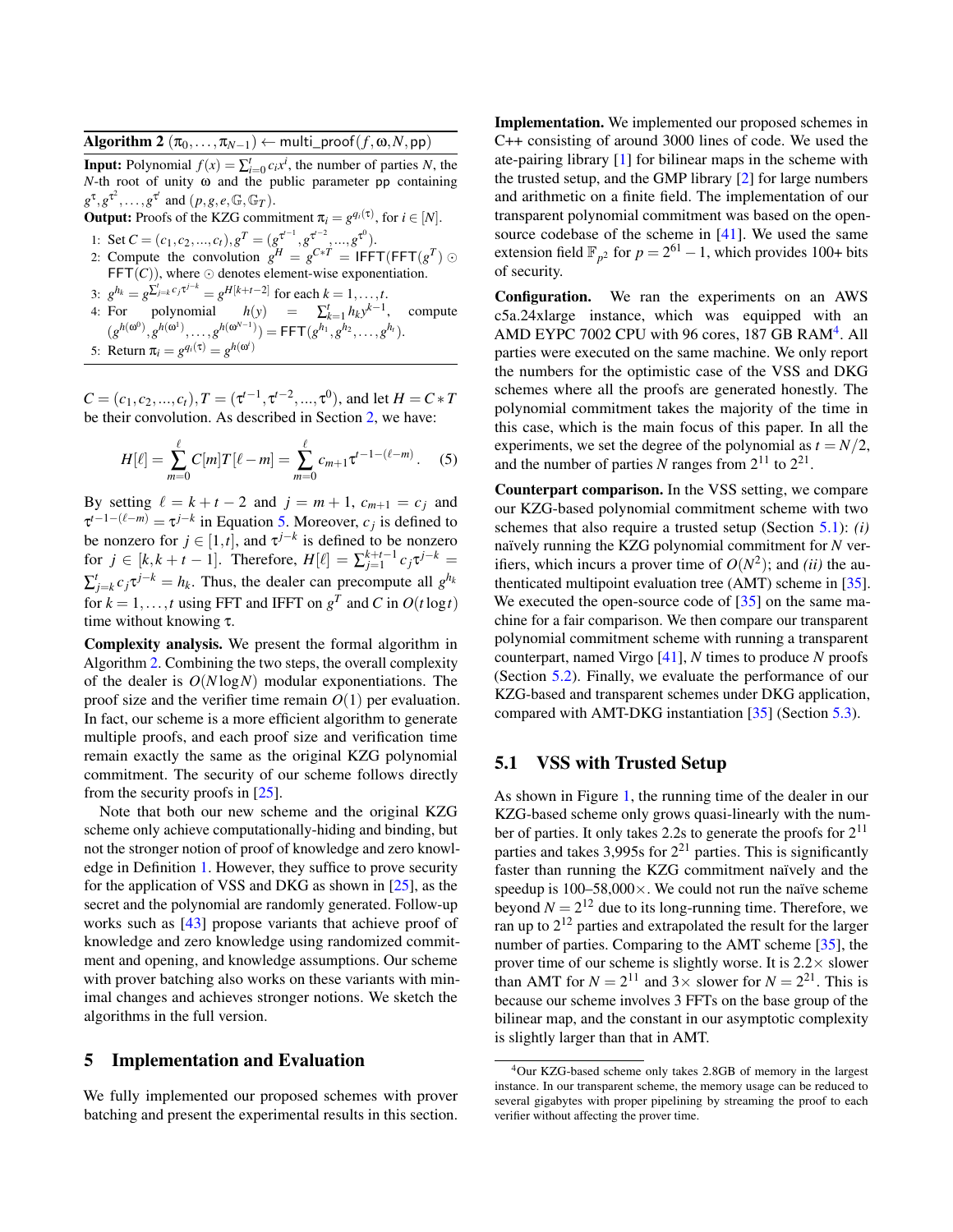<span id="page-12-3"></span><span id="page-12-2"></span>



<span id="page-12-4"></span>

The proof size and the verifier time in our scheme are much smaller than AMT. They are always 192 bytes and 1.3ms *regardless of the number of parties*, which are the same as the original KZG scheme. By contrast, the proof size and the verifier time grow logarithmically in AMT. Specifically, the proof size is  $20 \times$  larger than our scheme, and the verifier time is  $4.2$ -7.8 $\times$  slower. This shows that our schemes achieve much higher scalability than the state-of-the-art.

## <span id="page-12-0"></span>5.2 VSS with Transparent Setup

Figure [2](#page-12-3) presents the performance of the VSS scheme with our scheme compared with Virgo. As shown in the figure, the dealing time of our transparent scheme is very fast. It only takes 0.3s to generate proofs for  $2^{11}$  parties and 560s for  $2^{21}$  parties. This is 700-260,000 $\times$  faster than the naïve approach, which again takes a quadratic time and does not scale in practice. One may observe an interesting result that the dealing time of our transparent scheme is indeed an order of magnitude (i.e.,  $7-10.5\times$ ) faster than the schemes with trusted setup in Section [5.1.](#page-11-3) This is because our transparent scheme only incurs cheap symmetric-key operations such as hashing and field arithmetic instead of the costly modular exponentiation. This performance gain is significant even though it is generally not captured in the asymptotic cost.

The proof size and the verifier time of our transparent scheme are comparable to Virgo, as we merely introduce an additional sumcheck for each verifier. The proof size varies from 200KiB to 390KiB, and the verifier time varies from 2.8ms to 8.7ms. The proof size is larger than the KZG-based schemes because of the underlying techniques of interactive proofs. However, notice that our transparent scheme removes the trusted setup, which is critical in some applications.

## <span id="page-12-1"></span>5.3 Distributed Key Generation Experiment

We report the total computation time and communication for each party of the DKG schemes using our polynomial com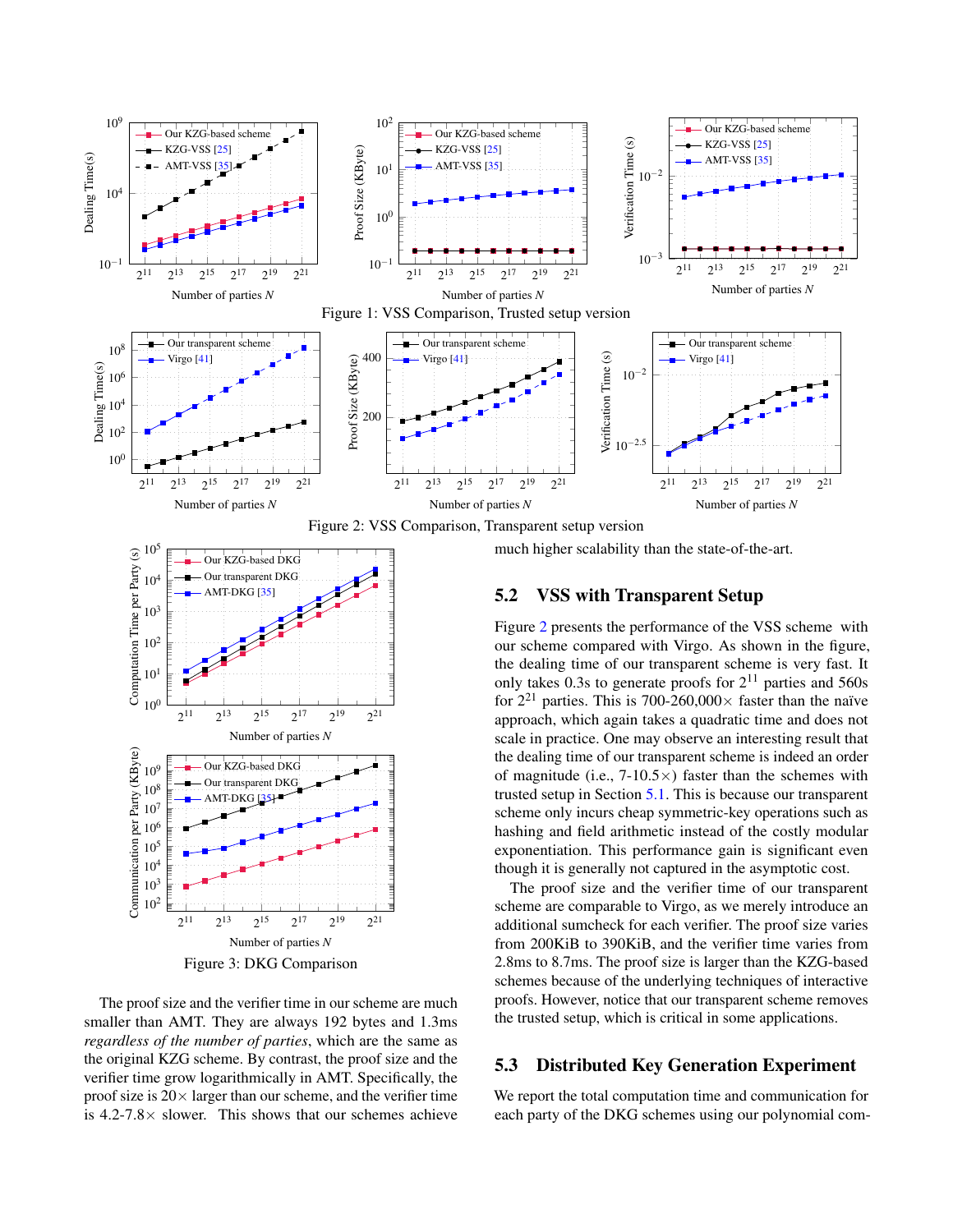mitments in Figure [3,](#page-12-4) and compare it with AMT-DKG [\[35\]](#page-14-2).

The overall computation time of our protocols grows quasilinearly with the number of parties. For example, it takes 15,400s for our transparent scheme to run a DKG of 2 <sup>21</sup> participants, and 6,700s for our KZG-based scheme. These are  $1.5\times$  and  $3.3\times$  faster than the AMT scheme respectively. This is because our transparent scheme only incurs cheap symmetric operations, as discussed above, despite being asymptotically logarithmically slower than AMT. On the other hand, our KZG-based scheme incurs a lower verification time for each party to verify the proofs from the other parties. Moreover, our transparent scheme is slower than our KZG-based scheme in the application of DKG. This is because although the prover time of our transparent scheme is faster, its verifier time is slower  $(O(\log^2 N)$  vs.  $O(1))$ . In DKG, each party verifies the proof of every other party, which becomes the bottleneck of our transparent scheme.

The total communication of our KZG-based scheme is orders of magnitude smaller than AMT. Specifically, it is always  $192 \cdot N$  bytes in our scheme, while the proof size of AMT-DKG grows quasilinearly. Concretely our KZG-based scheme achieves the communication of only 0.8GB for  $N = 2^{21}$ , which is  $20 \times$  smaller than AMT. Due to techniques to remove the trusted setup, the communication in our transparent scheme is  $100 \times$  larger than AMT, which matches their asymptotic cost difference (i.e.,  $O(N \log^2 N)$  vs.  $O(N \log N)$ ).

## Acknowledgments

Elaine Shi and Yupeng Zhang are supported by DARPA under Contract No. HR001120C0087. Any opinions, findings and conclusions or recommendations expressed in this material are those of the author(s) and do not necessarily reflect the views of DARPA.

## References

- <span id="page-13-16"></span>[1] Ate-pairing. [https://github.com/herumi/](https://github.com/herumi/ate-pairing) [ate-pairing](https://github.com/herumi/ate-pairing).
- <span id="page-13-17"></span>[2] The GNU multiple precision arithmetic library. [https:](https://gmplib.org/) [//gmplib.org/](https://gmplib.org/).
- <span id="page-13-0"></span>[3] M. Ben-Or, S. Goldwasser, and A. Wigderson. Completeness theorems for non-cryptographic fault-tolerant distributed computation. In *STOC*, 1988.
- <span id="page-13-7"></span>[4] E. Ben-Sasson, A. Chiesa, and N. Spooner. Interactive oracle proofs. In *TCC*. Springer, 2016.
- <span id="page-13-18"></span>[5] G. R. Blakley. Safeguarding cryptographic keys. In *Managing Requirements Knowledge, International Workshop on*. IEEE Computer Society, 1979.
- <span id="page-13-19"></span>[6] E. Boyle and R. Pass. Limits of extractability assumptions with distributional auxiliary input. In *ASIACRYPT 2015*, pages 236–261.
- <span id="page-13-14"></span>[7] B. Bünz, B. Fisch, and A. Szepieniec. Transparent snarks from dark compilers. Cryptology ePrint Archive, Report 2019/1229, 2019.
- <span id="page-13-9"></span>[8] R. Canetti, R. Gennaro, S. Jarecki, H. Krawczyk, and T. Rabin. Adaptive security for threshold cryptosystems. In *CRYPTO*, 1999.
- <span id="page-13-1"></span>[9] D. Chaum, C. Crépeau, and I. Damgard. Multiparty unconditionally secure protocols. In *STOC*, 1988.
- <span id="page-13-8"></span>[10] A. Chiesa, M. A. Forbes, and N. Spooner. A Zero Knowledge Sumcheck and its Applications. *CoRR*, abs/1704.02086, 2017.
- <span id="page-13-2"></span>[11] B. Chor, S. Goldwasser, S. Micali, and B. Awerbuch. Verifiable secret sharing and achieving simultaneity in the presence of faults. In *FOCS*, 1985.
- <span id="page-13-12"></span>[12] T. H. Cormen, C. E. Leiserson, R. L. Rivest, and C. Stein. *Introduction to Algorithms, Third Edition*. The MIT Press, 3rd edition, 2009.
- <span id="page-13-13"></span>[13] G. Cormode, M. Mitzenmacher, and J. Thaler. Practical Verified Computation with Streaming Interactive Proofs. In *ITCS*, 2012.
- <span id="page-13-10"></span>[14] S. Das, Z. Xiang, and L. Ren. Asynchronous data dissemination and its applications. Cryptology ePrint Archive, Report 2021/777.
- <span id="page-13-5"></span>[15] P. Feldman. A practical scheme for non-interactive verifiable secret sharing. In *FOCS*, 1987.
- <span id="page-13-15"></span>[16] A. Fiat and A. Shamir. How to prove yourself: Practical solutions to identification and signature problems. In *Crypto 1986*.
- <span id="page-13-11"></span>[17] Y. Gao, Y. Lu, Z. Lu, Q. Tang, J. Xu, and Z. Zhang. Efficient asynchronous byzantine agreement without private setups. Cryptology ePrint Archive, Report 2021/810.
- <span id="page-13-6"></span>[18] R. Gennaro, S. Jarecki, H. Krawczyk, and T. Rabin. Secure distributed key generation for discrete-log based cryptosystems. In *Eurocrypt*, 1999.
- <span id="page-13-4"></span>[19] S. Goldwasser, Y. T. Kalai, and G. N. Rothblum. Delegating Computation: Interactive Proofs for Muggles. *J. ACM*, 62(4):27:1–27:64, Sept. 2015.
- <span id="page-13-3"></span>[20] V. Goyal, A. Kothapalli, E. Masserova, B. Parno, and Y. Song. Storing and retrieving secrets on a blockchain. Cryptology ePrint Archive, Report 2020/504, 2020.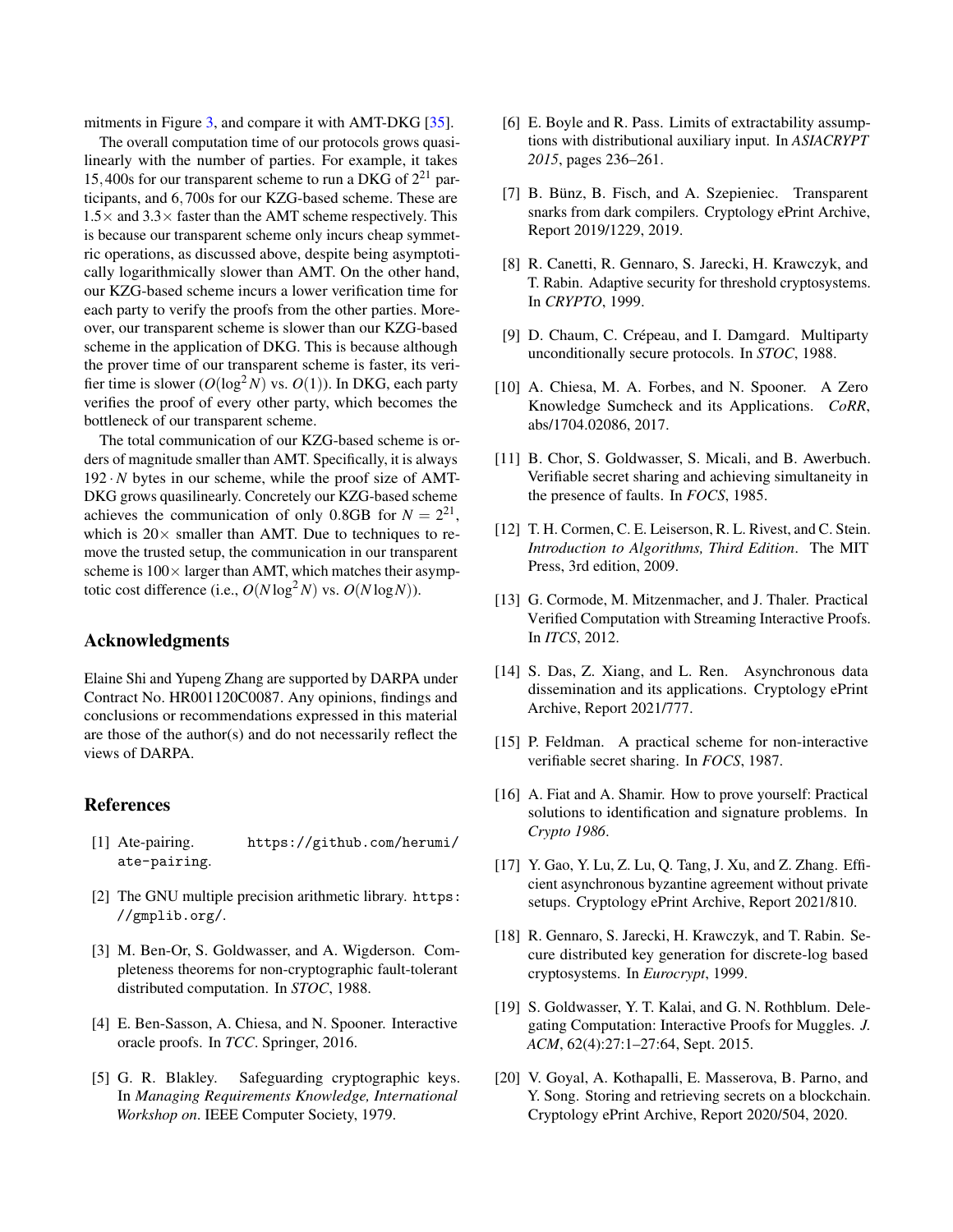- <span id="page-14-11"></span>[21] K. Gurkan, P. Jovanovic, M. Maller, S. Meiklejohn, G. Stern, and A. Tomescu. Aggregatable distributed key generation. 2021.
- <span id="page-14-9"></span>[22] I. Ingemarsson and G. J. Simmons. A protocol to set up shared secret schemes without the assistance of a mutually trusted party. In *Workshop on the Theory and Application of of Cryptographic Techniques*, 1990.
- <span id="page-14-3"></span>[23] A. Kate. Distributed key generation and its applications. 2010.
- <span id="page-14-4"></span>[24] A. Kate and I. Goldberg. Distributed key generation for the internet. In *ICDCS*, 2009.
- <span id="page-14-0"></span>[25] A. Kate, G. M. Zaverucha, and I. Goldberg. Constantsize commitments to polynomials and their applications. In *ASIACRYPT 2010*, pages 177–194.
- <span id="page-14-12"></span>[26] E. Kokoris Kogias, D. Malkhi, and A. Spiegelman. Asynchronous distributed key generation for computationallysecure randomness, consensus, and threshold signatures. In *CCS*, 2020.
- <span id="page-14-20"></span>[27] J. Lee. Dory: Efficient, transparent arguments for generalised inner products and polynomial commitments. Cryptology ePrint Archive, Report 2020/1274, 2020.
- <span id="page-14-15"></span>[28] C. Lund, L. Fortnow, H. Karloff, and N. Nisan. Algebraic Methods for Interactive Proof Systems. *J. ACM*, 39(4):859–868, Oct. 1992.
- <span id="page-14-13"></span>[29] R. C. Merkle. A digital signature based on a conventional encryption function. In *Conference on the theory and application of cryptographic techniques*, 1987.
- <span id="page-14-10"></span>[30] W. Neji, K. Blibech, and N. Ben Rajeb. Distributed key generation protocol with a new complaint management strategy. *Security and communication networks*, 9(17):4585–4595, 2016.
- <span id="page-14-8"></span>[31] T. P. Pedersen. Non-interactive and informationtheoretic secure verifiable secret sharing. In *CRYPTO*, 1991.
- <span id="page-14-1"></span>[32] T. Rabin and M. Ben-Or. Verifiable secret sharing and multiparty protocols with honest majority. In *STOC*, 1989.
- <span id="page-14-23"></span>[33] A. Shamir. How to share a secret. *Communications of the ACM*, 22(11):612–613, 1979.
- <span id="page-14-16"></span>[34] J. Thaler. Time-Optimal Interactive Proofs for Circuit Evaluation. In R. Canetti and J. A. Garay, editors, *CRYPTO*, 2013.
- <span id="page-14-2"></span>[35] A. Tomescu, R. Chen, Y. Zheng, I. Abraham, B. Pinkas, G. G. Gueta, and S. Devadas. Towards scalable threshold cryptosystems. In *S & P*, 2020.
- <span id="page-14-21"></span>[36] A. Vlasov and K. Panarin. Transparent polynomial commitment scheme with polylogarithmic communication complexity. *IACR Cryptol. ePrint Arch.*, 2019.
- <span id="page-14-18"></span>[37] R. S. Wahby, I. Tzialla, A. Shelat, J. Thaler, and M. Walfish. Doubly-efficient zkSNARKs without trusted setup. In *S & P*, 2018.
- <span id="page-14-22"></span>[38] C. J. Weinstein. Quantization effects in digital filters. Technical report, MASSACHUSETTS INST OF TECH LEXINGTON LINCOLN LAB, 1969.
- <span id="page-14-7"></span>[39] T. Xie, J. Zhang, Y. Zhang, C. Papamanthou, and D. Song. Libra: Succinct zero-knowledge proofs with optimal prover computation. In *CRYPTO*, 2019.
- <span id="page-14-5"></span>[40] T. Yurek, L. Luo, J. Fairoze, A. Kate, and A. K. Miller. hbacss: How to robustly share many secrets. *IACR Cryptol. ePrint Arch.*, 2021, 2021.
- <span id="page-14-6"></span>[41] J. Zhang, T. Xie, Y. Zhang, and D. Song. Transparent polynomial delegation and its applications to zero knowledge proof. In *S&P 2020*.
- <span id="page-14-17"></span>[42] Y. Zhang, D. Genkin, J. Katz, D. Papadopoulos, and C. Papamanthou. vSQL: Verifying arbitrary SQL queries over dynamic outsourced databases. In *S& P*, 2017.
- <span id="page-14-19"></span>[43] Y. Zhang, D. Genkin, J. Katz, D. Papadopoulos, and C. Papamanthou. A Zero-Knowledge version of vSQL. Cryptology ePrint, 2017.

## <span id="page-14-14"></span>A Additional Preliminaries

Interactive proofs. An interactive proof allows a prover *P* to convince a verifier  $V$  the validity of some statement through several rounds of interaction. We say that an interactive proof is public coin if  $\nu$ 's challenge in each round is independent of *P*'s messages in the previous rounds. The proof system is interesting when the running time of  $\mathcal V$  is less than the time of directly computing the function *F*. We formalize the interactive proofs in the following:

Definition 4. *Let F be a function. A pair of interactive machines*  $\langle P, V \rangle$  *is an interactive proof for*  $F(x) = y$  *with negligible soundness if the following holds:*

- Completeness. *For*  $F(x) = y$  *it holds that*  $Pr(\langle P, \mathcal{V} \rangle(x, y)) =$  $1] = 1.$
- **Soundness.** For  $F(x) \neq y$  and any  $P^*$  it holds that  $\Pr[\langle \mathcal{P}^*, \mathcal{V} \rangle(\mathbf{x}, \mathbf{y}) = 1] \leq \mathsf{negl}(\lambda).$

**Verifiable Secret Sharing.** An  $(N, t + 1)$  secret sharing scheme [\[5,](#page-13-18) [33\]](#page-14-23) allows a dealer to split up a secret *s* among *N* verifiers in such a way that only the subset of  $t + 1$  or more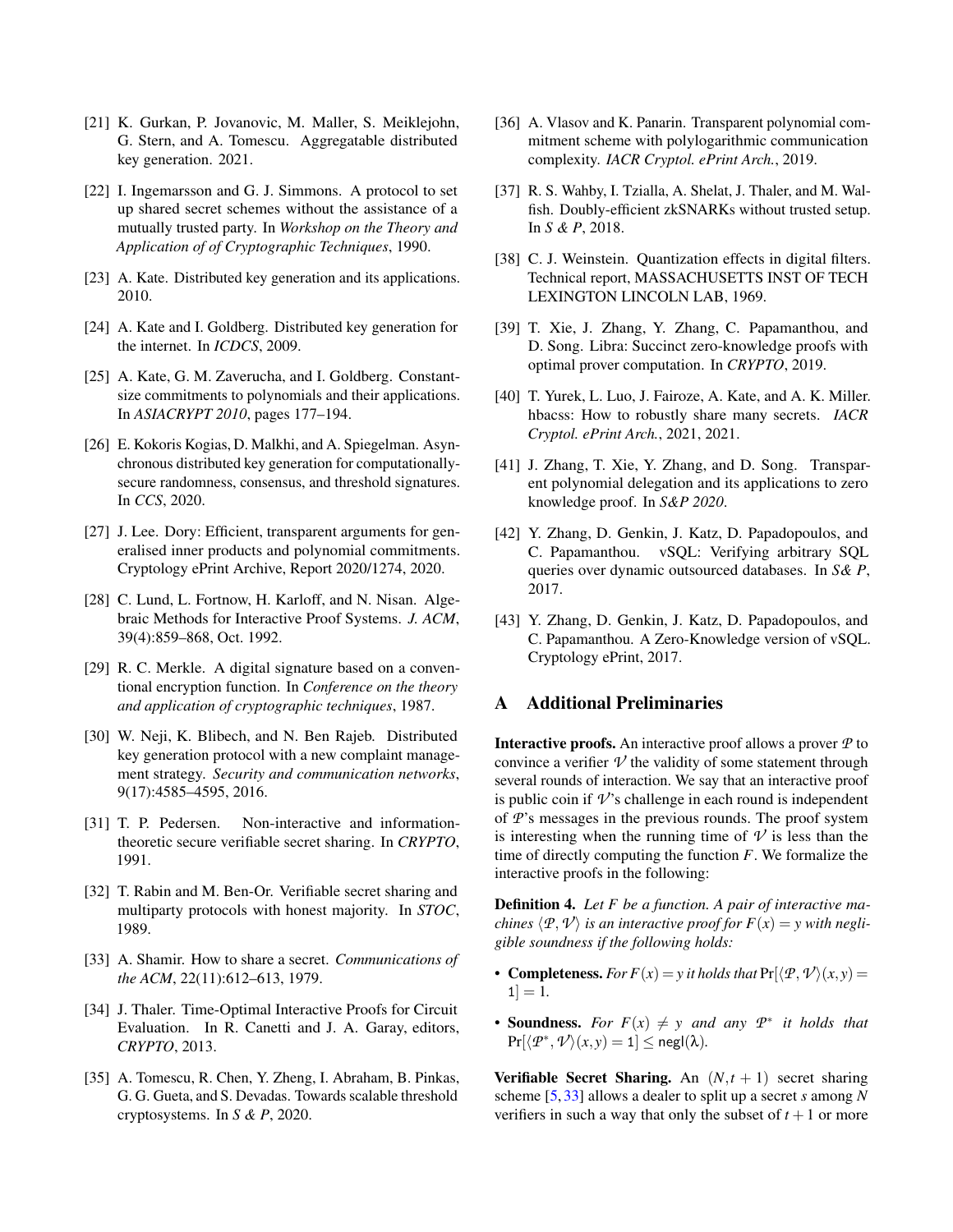<span id="page-15-0"></span>**Protocol 4.**  $(N, t+1)$  verifiable secret sharing scheme *Suppose*  $P$  *is the dealer with a secret*  $s \in \mathbb{F}$  *and*  $\mathcal{V}_0, \ldots, \mathcal{V}_{N-1}$  $are N$  verifiers. Let  $pp \leftarrow \text{KeyGen}(1^{\lambda}, t)$ .

- *Sh phase:*
	- *1. P picks f* ∈*R*  $\mathbb{F}[X]$  *of degree t such that s* = *f*(0)*, computes*  $s_j = f(u_j)$  *for all*  $j \in [N]$ *.*
	- 2. *P runs*  $\mathsf{com}_f = \mathsf{Commit}(f, \mathsf{pp})$  *and broadcasts*  $\mathsf{com}_f$  *to all verifiers.*
	- *3. P runs*  $(f(u_j), \pi_j) = \text{Open}(f, u_j, \text{pp})$  *and sends*  $(f(u_j), \pi_j)$  *to*  $\mathcal{V}_j$  *for all*  $j \in [N]$ *.*
	- *4. For each j*  $\in$  [*N*]*,*  $\mathcal{V}_j$  $invokes$  *b* ←  $\mathsf{Verify}(\mathsf{com}_f, u_j, f(u_j), \pi_j, \mathsf{pp})$ . If  $b = 0$ ,  $\mathcal{V}_j$  *broadcasts a complaint against the dealer.*
	- *5. If the size of the set S of complaining players is larger than t, the dealer is disqualified. Otherwise, the dealer reveals the correct shares with proofs by broadcasting* { *f*(*u<sup>j</sup>* ,π*j*)}*j*∈*S. If any one proof does not verify (or dealer did not broadcast), the dealer is disqualified. Otherwise, each*  $V_i$  *now has her correct share*  $f(u_i)$ *.*
- *Rec phase: Given* com $_f$  *and shares*  $(f(u_j), \pi_i)_{i \in T \subseteq [N]}$ *such that*  $|T| > t$ , the reconstructor runs  $b_j \leftarrow$  $\mathsf{Verify}(\mathsf{com}_f, u_j, f(u_j), \pi_j, \mathsf{pp})$  *for all*  $j \in T$ . If  $b_j = 1$  *for all*  $j \in T$ *, the reconstructor recovers*  $f$  *with*  $\{f(u_j)\}_{j \in T}$  *by Lagrange interpolation and obtains*  $s = f(0)$ *.*

participants can recover the secret *s*, and the subset of *t* or fewer participants can not. An  $(N, t + 1)$  VSS scheme can be instantiated with a polynomial commitment scheme. It consists of two phases: the sharing (Sh) phase and the reconstruction (Rec) phase. In the sharing phase, the dealer *P* picks a random polynomial  $f(x)$  of degree *t* such that the secret  $s = f(0)$ , and then commits to f. Then P sends the shared secret  $s_j = f(u_j)$  and the corresponding proof  $\pi_j$  to the verifier  $V_j$  for all  $j \in [N]$ , where each  $u_j$  is a unique value.  $V_j$  accepts  $s_j$  by checking  $\pi_j$ . In the reconstruction phase, each verifier  $V_j$  reveals  $s_j$  and  $\pi_j$  to the reconstructor. The reconstructor uses Lagrange interpolation to recover *s* after receiving  $t + 1$ valid shares. The formal VSS protocol instantiated with the polynomial commitment is presented in Protocol [4.](#page-15-0)

## <span id="page-15-1"></span>B Proving Soundness of Our New Fiat-Shamir-Style Transformation

Below, we focus on Steps 3-6 of Protocol [3](#page-10-0) on the circuit *C* and formally prove that the protocol is complete and sound. When combined with the MVPC in Steps 1,2 and 7, we are able to obtain a non-interactive argument by Definition of Zero-knowledge proofs.

There are two key differences between our transformation in Protocol [3](#page-10-0) and the standard Fiat-Shamir transformation: (1) in every round, the randomness is generated by hash-

ing the random challenge and the message in the previous round, instead of the entire transcript so far; (2) in Step 4 a Merkle tree is constructed on the hash of each verifier and the root is used as the common randomness in this round for all verifiers. However, when viewed from the perspective of a single verifier, e.g.,  $V_0$ , the second difference is actually very similar to the first one. This is because in each round,  $V_0$  receives  $log N$  messages from the prover (claimed to be the validation path of a Merkle tree). To perform the Merkle tree verification, as shown in Step 6 of Protocol [3,](#page-10-0) suppose *P* sends the authentication path of  $(v_1,...,v_{\log N})$  to  $V_0$  and *r* is  $\mathcal{V}_0$ 's random challenge in the current round,  $\mathcal{V}_0$  computes  $rt = \rho(\ldots \rho(\rho(r||v_1)||v_2) \ldots ||v_{\log N})$  and use rt as her random challenge in the next round. When proving soundness, as the prover is malicious, there is no guarantee that these messages are indeed from the same Merkle tree among all verifiers. Therefore, it is equivalent to extending one round of the interactive version of the sumcheck protocol in Step 4 of Protocol [2](#page-7-0) to log*N* rounds. In these additional rounds, the prover does nothing but sending a dummy message ν*<sup>i</sup>* to the verifier. The verifier ignores the dummy message and replies with fresh randomness. Finally, the prover and the verifier use the last randomness to proceed to the next round of the original sumcheck protocol. We give this interactive protocol with dummy messages for Step 4 of Protocol [2](#page-7-0) in Protocol [5.](#page-16-0)

Observe that when we apply our Fiat-Shamir transformation of hashing only the previous random challenge and message to Protocol [5,](#page-16-0) it becomes Protocol [3](#page-10-0) from the perspective of each verifier, if we model the hash function in the Merkle tree as the random oracle. Moreover, intuitively Protocol [5](#page-16-0) is sound as long as the original interactive proof is sound, as the verifier simply picks some additional randomness and ignores some dummy messages from the prover. Therefore, our strategy to prove the soundness of Protocol  $3$  is: (1) we first show that as long as an interactive proof protocol is secure against state restoration attacks defined in [\[4\]](#page-13-7), the non-interactive protocol by applying the transformation of hashing only the previous message and the random challenge is sound; (2) extending one round of an interactive proof protocol to multiple rounds with dummy messages as in Protocol [5](#page-16-0) does not affect the security against state restoration attacks.

Formally, let T be an interactive proof protocol with η rounds for the statement of  $F(x) = y$ . Let  $(m_1, r_1, \ldots, m_n, r_n)$ denote a complete transcript for T, where  $m_i \in \mathbb{F}^*$  is the prover's message in round *i* while  $r_i \in \mathbb{F}$  is the verifier's randomness in round *i*. Let  $\rho : \mathbb{F}^* \to \mathbb{F}$  denote the random oracle. In our new heuristic algorithm, the prover sets required random points as  $r_1 = \rho(x||y||m_1||0)$  and  $r_i = \rho(r_{i-1}||m_i||i-1)$ or  $r_i = \rho(m_i || r_{i-1} || i - 1)$  for  $i \in \{2, ..., n\}$  to make T noninteractive. We modify the transformation by taking the round number in T as the extra input to the random oracle and exchanging the order of  $r_{i-1}$  and  $m_i$  in certain rounds. We show that if T is sound against the prover with state restoration attacks, then the non-interactive protocol is sound after the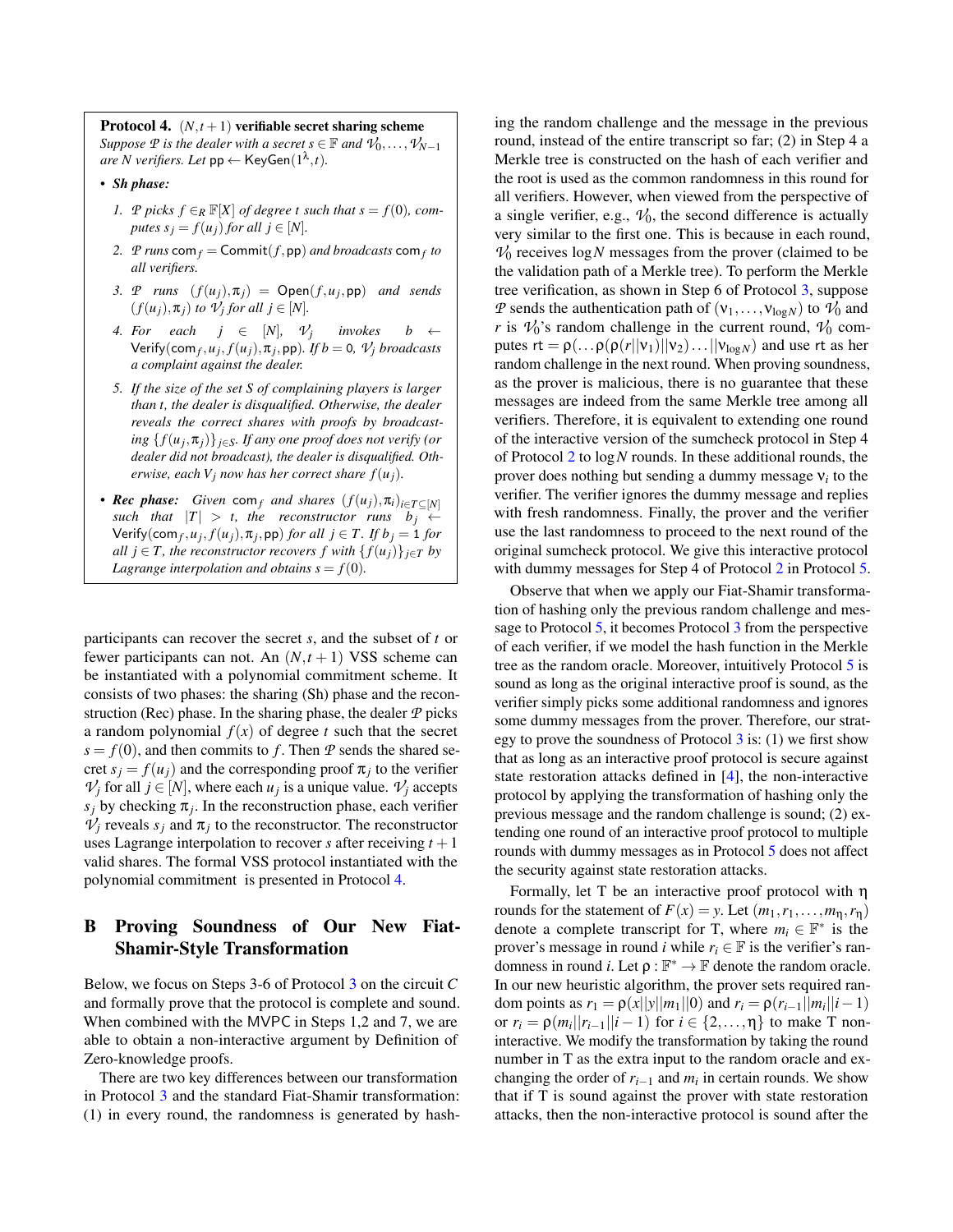<span id="page-16-0"></span>Protocol 5. The interactive proof with dummy messages for Step 4 of Protocol [2](#page-7-0)

*For round*  $i = 1 : ...$ ,  $log N$  *of the sumcheck protocol: For*  $k = 1, \ldots, \log N$ :

- $P$  *sends*  $V_{i,k}$  *to*  $V$ *.*
- *V* responds with random number of  $Du_{i,k} \in \mathbb{F}$ .
- *If*  $j_k = 0$ , set  $r_i^{(0)} = \rho(r_i^{(0)}||v_{i,k})$ ; otherwise, set  $r_i^{(0)} =$  $\rho(\mathsf{v}_{i,k}||r_i^{(0)}).$

 $P$  *and*  $V_j$  *use*  $r_i^{(0)}$  *as the random challenge in round i and continue the sumcheck protocol.*

<span id="page-16-1"></span>Game 1. The game between a state-restoring prover  $P^*(x, y)$ and a verifier  $\mathcal{V}(x, y)$ .

- *1. Given x*, *y satisfying*  $F(x) \neq y$ *, the game initializes the set of SeenStates to be* {null}*.*
- *2. Repeat the following at most T times, where T* =  $poly(\lambda)$ *:* 
	- *(a) P* ∗ *chooses an element cvs in SeenStates. (*cvs *is short for complete verifier's state.)*
	- *(b) The game sets*  $V$ *'s state to cvs.*
	- *(c) If*  $\mathsf{c} \mathsf{v} \mathsf{s} = \mathsf{null}$ *:*  $\mathcal{P}^*$  *sends*  $m_1$  *to*  $\mathcal{V}$ *. Then*  $\mathcal{V}$  *returns a random point*  $r_1$  *to*  $\mathcal{P}^*$ *;*  $\mathcal{P}^*$  *adds*  $m_1 || r_1$  *into* SeenStates.
	- *(d) If*  $cvs = m_1||r_1|| \dots ||m_{i-1}||r_{i-1}$  *for*  $1 < i ≤ η$ *:*  $P^*$  *sets*  $V$ '*s state to* cvs*, generates m<sup>i</sup> according to* cvs *and sends it to V*. After receiving  $r_i$  randomly sampled by  $\mathcal{V}$ .  $\mathcal{P}^*$  adds *cvs*||*m<sup>i</sup>* ||*r<sup>i</sup> into SeenStates.*
	- *(e) If*  $cvs = m_1 ||r_1|| \dots ||m_n||r_n$ , the prover can choose to *set V 's state to* cvs*. V computes his decision b given*  $(x, y, m_1, r_1, \ldots, m_n, r_n)$ *. Then, the game halts and outputs b.*
- *3. The game halts and outputs* 0*.*

heuristic transformation.

<span id="page-16-2"></span>Definition 5. *An interactive protocol* T *for the statement*  $F(x') = y'$  *with*  $\eta$  *rounds is secure against state restoration attacks if for every x and y such that*  $F(x) \neq y$ *, for every*  $P^*$ *and an honest V , Game [1](#page-16-1) outputs* 1 *with the probability of*  $negl(\lambda)$ .

**Theorem 4.** *If* T *is an interactive proof for*  $F(x) = y$  *with*  $\eta$ *rounds and it is secure against state restoration attacks in Definition [5,](#page-16-2) then after the transformation, the non-interactive protocol* T 0 *satisfies the soundness in interactive proofs.*

*Proof.* We use  $\mathbb{P}^{\rho}$  and  $\mathbb{V}$  to represent the prover and the verifier in the non-interactive protocol separately. Suppose P can query a random oracle ρ at most ∆ times. Given

 $\Delta = \text{poly}(\lambda)$ , we construct a prover  $\mathcal{P}^*$  with state restoration attack ability against verifier  $\mathcal V$  in the original interactive protocol.

**Construction of**  $\mathcal{P}^*$ **. We use**  $\mathcal{P}^*$  **to simulate the random ora**cle for  $\mathbb{P}^{\rho}$  and  $\mathcal{P}^*$  works as follows.

- 1. Let  $\rho$  be a table mapping  $\mathbb{F}^* \to \mathbb{F}$  and let δ be a table mapping a random point in  $\mathbb F$  to the verifier's state. Both tables are empty in the beginning and are filled with elements as  $\mathcal{P}^*$  runs the protocol. Intuitively, we use  $\rho$  to simulate  $\mathbb{P}^{\rho}$  access to a random oracle while we use  $\delta$  to keep track of  $\nu$ 's states that  $\nu$ <sup>\*</sup> has "seen in his mind". Given a verifier's state cvs, let *L*(cvs) be the number of rounds contained in the state, which can be simply treated as the number of  $\parallel$  in cvs by the format of cvs. Suppose the vector  $\vec{e} = (e_1, \ldots, e_{\eta-1}) \in \{0, 1\}^{\eta-1}$  is public.
- 2. Begin simulating  $\mathbb{P}^{\rho}$  and, for *i* = 1, ...,  $\Delta$ :
	- (a) Let  $\theta_i$  denote the *i*-th query by  $\mathbb{P}^{\rho}$ .
	- (b) If  $\theta_i$  has been inserted into the table  $\rho$ ,  $P^*$  responds with  $\rho(\theta_i)$ . Go to next iteration for *i*.
	- (c) If  $i < j$ ,  $T^*$  draws a random number  $r \in \mathbb{F}$ , answers the query with *r*, then sets  $\rho(\theta_i) := r$ . Go to next iteration for *i*.
	- (d) If  $i = j$ ,  $T^*$  splits  $\theta_i$  to  $x||y||m_1||0$  ( $T^*$  aborts if he cannot split  $\theta_i$  to  $x||y||m_1||0$ ).  $\mathcal{P}^*$  starts the game with  $\nu$  on  $f(x) = y$ .  $\nu^*$  sets  $\nu$ 's state to (null), sends  $m_1$ to  $\nu$ , receives the first randomness of  $r_1$  from  $\nu$ .  $\nu$ sets  $\rho(x||y||m_1||0) := r_1$  and  $\delta(r_1) := m_1||r_1$ . Go to next iteration for *i*.
	- (e) If  $i > j$ , suppose the last element of  $\theta_i$  is *k*.
		- i. If  $\theta_i = k$  or  $k \ge \eta$  or  $k = 0$ ,  $T^*$  draws a random number  $r \in \mathbb{F}$ , answers the query with *r*, then sets  $\rho(\theta_i) := r$ . Go to next iteration for *i*.
		- ii. If  $e_k = 0$ , let  $r_k \in \mathbb{F}$  be the first element of  $\theta_i$ .  $\mathcal{P}^*$ splits  $\theta_i$  to  $r_k || m_{k+1} || k$ . If  $\delta(r_k)$  is defined and  $L(\delta(r_k)) = k - 1$ ,  $\mathcal{P}^*$  sets  $\mathcal{V}$ ' state to  $\cos = \delta(r_k)$ . Then  $\mathcal{P}^*$  sends  $m_{k+1}$  to  $\mathcal{V}$ . After receiving  $r_{k+1}$ from  $\mathcal{V}, \mathcal{P}^*$  answers  $\mathbb{P}^{\rho}$  with  $r_{k+1}$ , sets  $\rho(\theta_i) :=$  $r_{k+1}$ , and sets  $\delta(r_{k+1}) := \text{cvs} ||m_k|| r_{k+1}$ . If  $\delta(r_k)$ is note defined or  $L(\delta(r_k)) \neq k - 1$ ,  $P^*$  draws a random number  $r \in \mathbb{F}$ , answers the query with *r*, then sets  $\rho(\theta_i) := r$ . Go to next iteration for *i*.
		- iii. If  $e_k = 1$ , let  $r_k \in \mathbb{F}$  be the last element ahead of *k*.  $P^*$  splits  $θ_i$  to  $m_{k+1}$ || $r_k$ || $k$ . If  $δ(r_k)$  is defined and  $L(\delta(r_k)) = k - 1$ ,  $\mathcal{P}^*$  sets  $\mathcal{V}$ ' state to cvs =  $\delta(r_k)$ . Then  $\mathcal{P}^*$  sends  $m_{k+1}$  to  $\mathcal{V}$ . After receiving  $r_{k+1}$ from  $\mathcal{V}, \mathcal{P}^*$  answers  $\mathbb{P}^{\rho}$  with  $r_{k+1}$ , sets  $\rho(\theta_i) :=$ *r*<sub>*k*+1</sub>, and sets δ(*r*<sub>*k*+1</sub>) := cvs||*m*<sub>*k*</sub>||*r*<sub>*k*+1</sub>. If δ(*r*<sub>*k*</sub>) is not defined or  $L(\delta(r_k)) \neq k - 1$ ,  $P^*$  draws a random number  $r \in \mathbb{F}$ , answers the query with *r*, then sets  $\rho(\theta_i) := r$ . Go to next iteration for *i*.